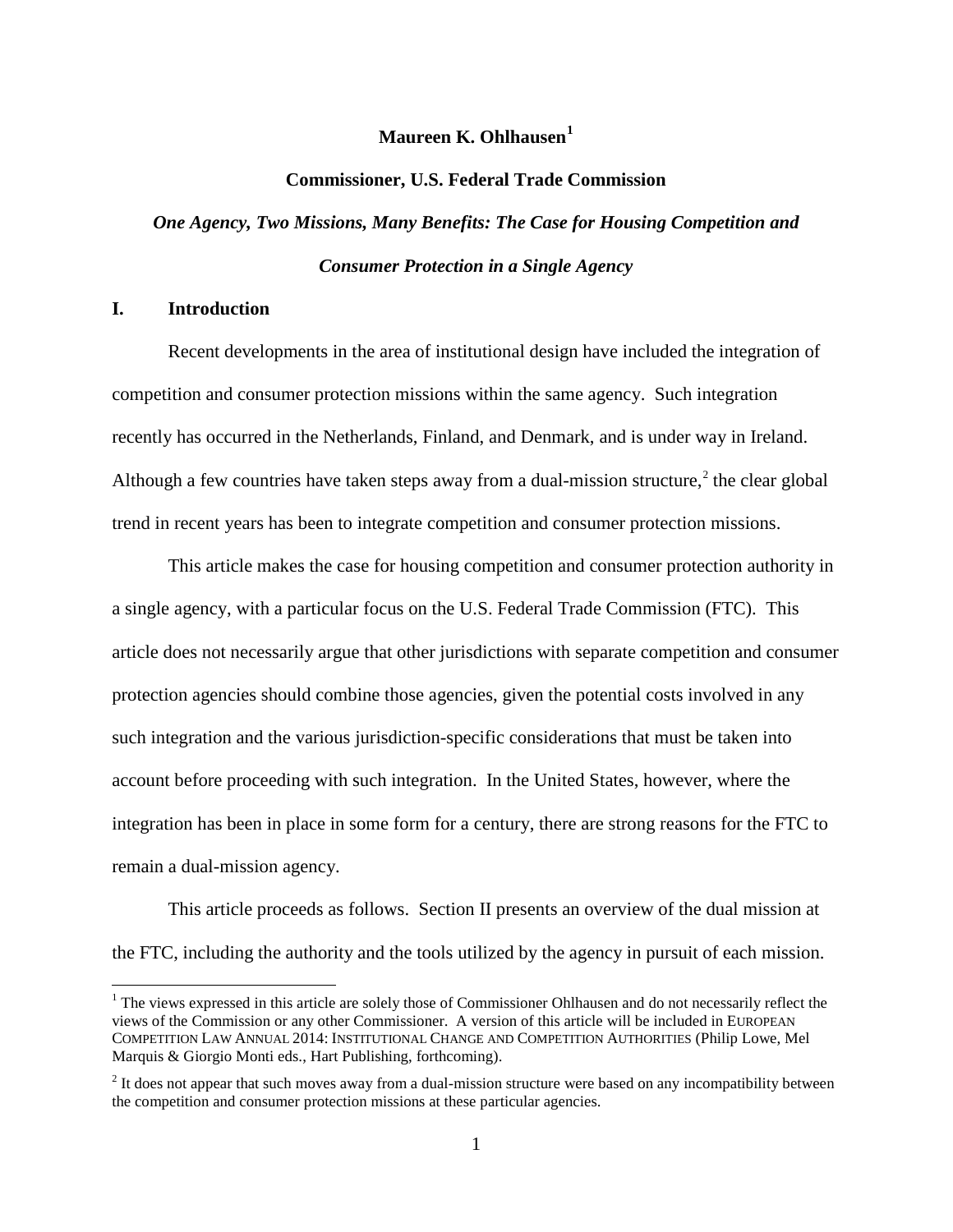Section III discusses the various benefits that a dual-mission agency may obtain, including most importantly improvements in the performance in one mission based on the learnings from the other mission. Section III also addresses some areas in which the FTC may not have fully achieved such benefits in practice. Section IV argues that, notwithstanding the many benefits of integrating the two missions, there are some limits, including for example with respect to the importation of privacy considerations, which currently play a prominent role in the consumer protection mission, into the competitive effects analysis on the antitrust side of the house. Finally, Section V provides some recommendations for the FTC to consider in achieving an optimal integration of the competition and consumer protection missions and to maximize the benefits of the agency's dual mission.

## **II. Overview of the Dual Mission at the FTC**

The FTC pursues a dual mission, as the only federal agency with both competition and consumer protection jurisdiction in broad sectors of the U.S. economy. First, the FTC enforces the federal antitrust laws to protect consumers from anticompetitive mergers and business conduct. Second, the Commission engages in enforcement efforts to protect consumers from fraudulent, deceptive, and unfair business conduct and to safeguard consumers' privacy and personal information.

As reflected in the FTC's current strategic plan, this dual mission can be described as follows: "Working to protect consumers by preventing anticompetitive, deceptive, and unfair business practices, enhancing informed consumer choice and public understanding of the competitive process, and accomplishing this without unduly burdening legitimate business

2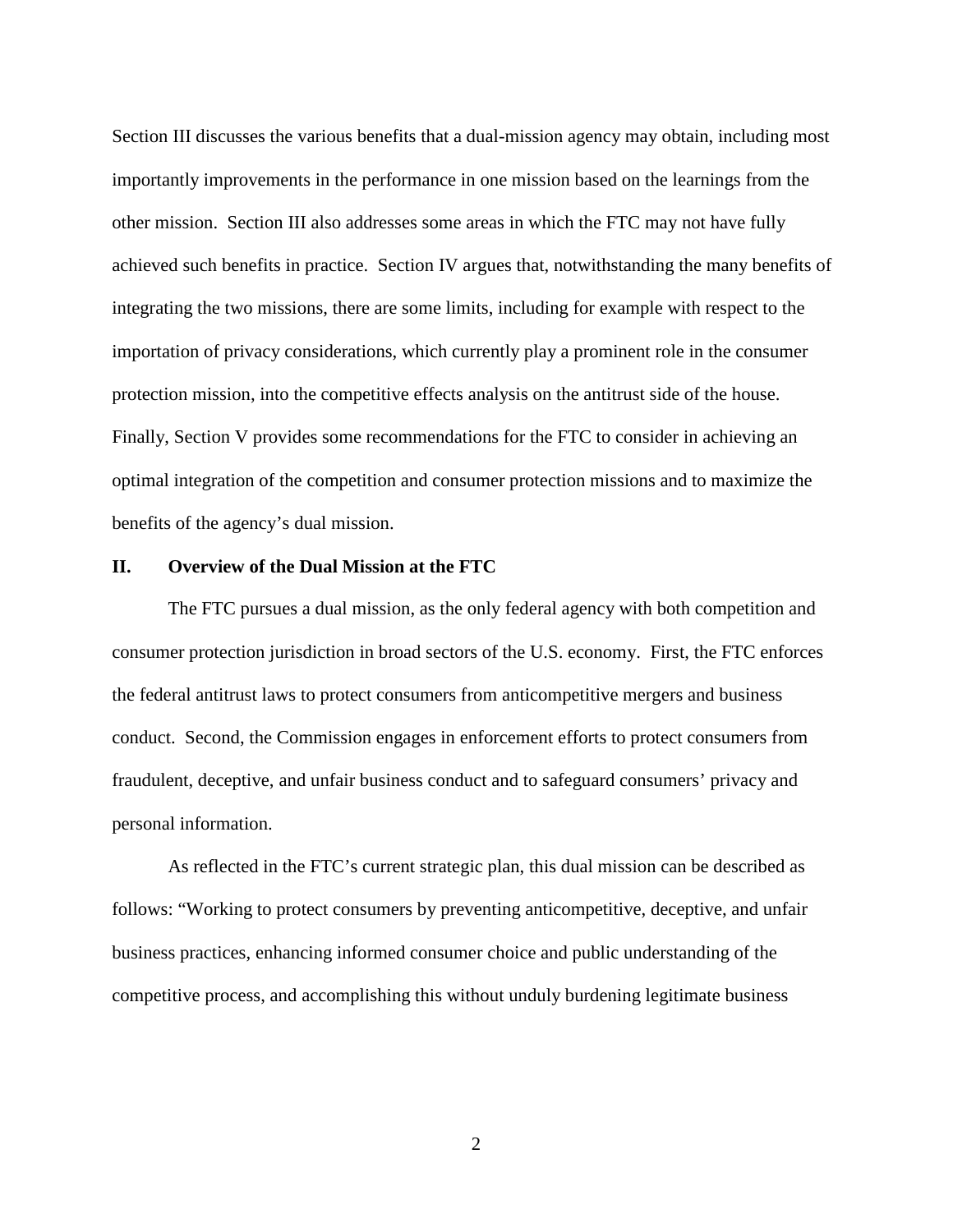activity."<sup>[3](#page-2-0)</sup> Accompanying, and closely related to, this mission is the agency's vision: "A vibrant economy characterized by vigorous competition and consumer access to accurate information."[4](#page-2-1)

#### **A. Authority and Tools Utilized in Pursuit of the Competition Mission**

The FTC's competition mission is executed in principal part by the Bureau of Competition (BC), which enforces the "unfair methods of competition" prong of Section 5 of the Federal Trade Commission Act.<sup>[5](#page-2-2)</sup> A violation of the Sherman Antitrust Act<sup>[6](#page-2-3)</sup> is considered a violation of Section 5 of the FTC Act. The FTC also enforces the Clayton Act,<sup>[7](#page-2-4)</sup> which, among other things, prohibits corporate acquisitions that may tend substantially to lessen competition. Finally, the courts and the FTC have interpreted Section 5 to go beyond the scope of the antitrust  $laws.<sup>8</sup>$  $laws.<sup>8</sup>$  $laws.<sup>8</sup>$ 

The FTC uses several tools – both enforcement and non-enforcement – in pursuit of its competition mission.

<span id="page-2-0"></span> <sup>3</sup> FED. TRADE COMM'N, STRATEGIC PLAN FOR FISCAL YEARS 2014 TO 2018 3 (2014), *available at* [http://www.ftc.gov/system/files/documents/reports/2014-2018-strategic-plan/spfy14-fy18.pdf.](http://www.ftc.gov/system/files/documents/reports/2014-2018-strategic-plan/spfy14-fy18.pdf)

<span id="page-2-1"></span><sup>4</sup> *Id.*

<span id="page-2-2"></span> $5$  Section 5 of the FTC Act provides in relevant part: "Unfair methods of competition in or affecting commerce ... are hereby declared unlawful." 15 U.S.C.  $\S 45(a)(1)$ . The other prong of Section 5 involves unfair or deceptive acts or practices and serves as the basis for the FTC's consumer protection authority. *See infra* note [14.](#page-4-0) An overview of the FTC's investigative and enforcement authority on both the competition and consumer protection side is available on the agency's website at [http://www.ftc.gov/about-ftc/what-we-do/enforcement-authority.](http://www.ftc.gov/about-ftc/what-we-do/enforcement-authority)

<span id="page-2-3"></span><sup>6</sup> 15 U.S.C. §§ 1 *et seq.*

<span id="page-2-4"></span><sup>7</sup> *Id.* §§ 12 *et seq.*

<span id="page-2-5"></span><sup>&</sup>lt;sup>8</sup> Although this topic is beyond the scope of this paper, much ink has been spilled over the extent to which Section 5 should reach beyond the antitrust laws. *See, e.g.*, Maureen K. Ohlhausen, *Section 5 of the FTC Act: Principles of Navigation*, 2 J. ANTITRUST ENFORCEMENT 1 (2014), *available at* [http://www.ftc.gov/system/files/documents/public\\_statements/section-5-ftc-act-principles](http://www.ftc.gov/system/files/documents/public_statements/section-5-ftc-act-principles-navigation/131018section5.pdf)[navigation/131018section5.pdf;](http://www.ftc.gov/system/files/documents/public_statements/section-5-ftc-act-principles-navigation/131018section5.pdf) Maureen K. Ohlhausen, Commissioner, Fed. Trade Comm'n, *Section 5: Principles of Navigation*, Remarks before the U.S. Chamber of Commerce (July 25, 2013), *available at*

[http://ftc.gov/speeches/ohlhausen/130725section5speech.pdf.](http://ftc.gov/speeches/ohlhausen/130725section5speech.pdf)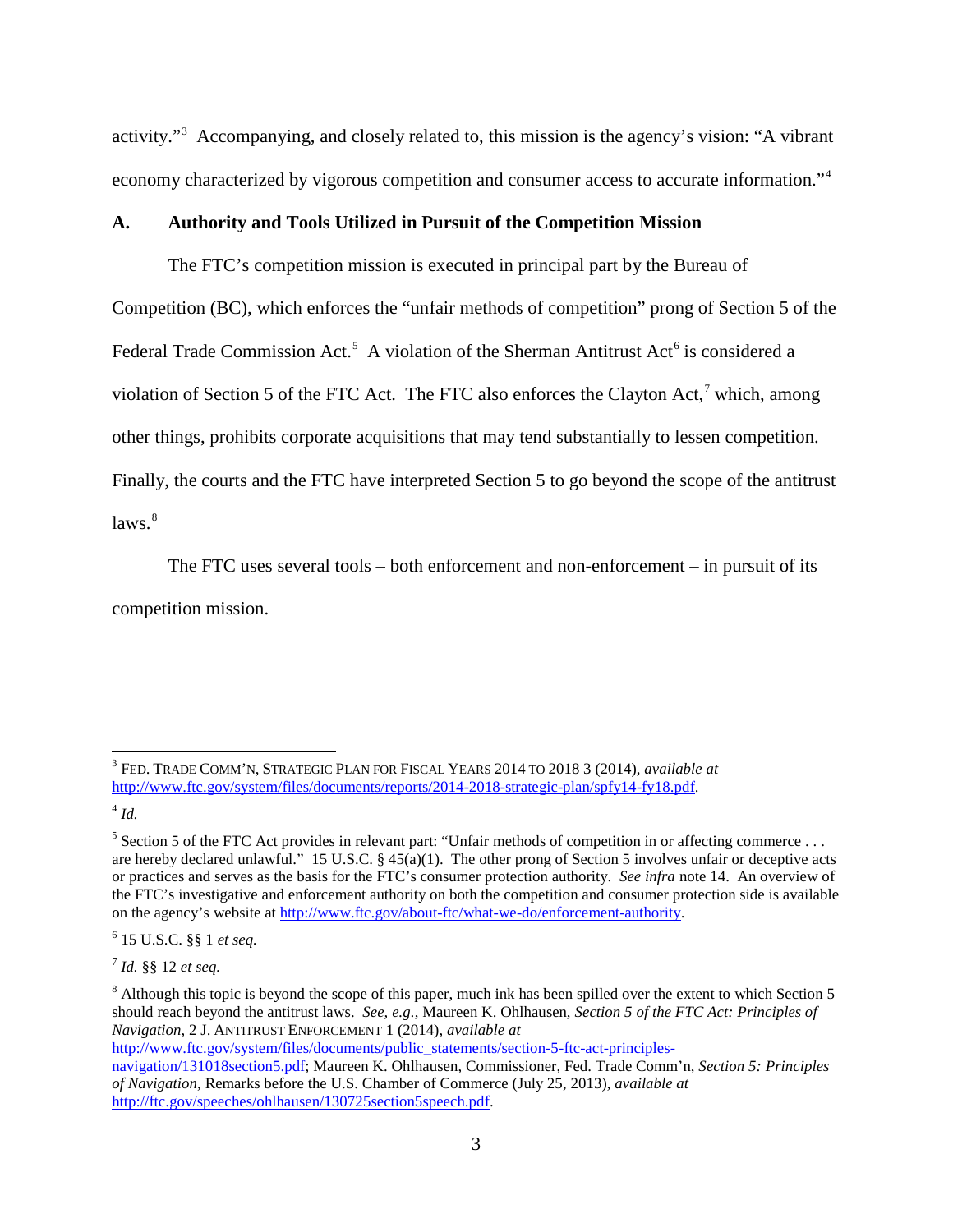*Enforcement*. This is the primary tool used by BC in pursuit of its competition mission. BC pursues its merger and conduct enforcement actions either in federal court or through an internal administrative litigation process.<sup>[9](#page-3-1)</sup>

<span id="page-3-0"></span>*Competition policy research and development (R&D)*. Through the use of its unique research tools, including its authority to conduct studies under Section  $6(b)$  of the FTC Act,<sup>[10](#page-3-2)</sup> the FTC advances its competition mission by conducting policy R&D. This is done through information gathering and report writing, holding conferences and workshops on important competition issues, and academic-style research, among other means.<sup>[11](#page-3-3)</sup>

*Competition advocacy*. The FTC – principally through its Office of Policy Planning – issues advocacy filings to state and federal policymakers, addressing the competition implications of proposed laws and regulations. The agency – through its Office of General Counsel – also files amicus briefs with federal and state courts, addressing various points on the proper implementation of the antitrust laws.[12](#page-3-4)

*Consumer and business education*. BC occasionally produces education materials to help consumers and businesses understand the competition laws and the benefits of competition generally and with respect to specific industries.<sup>[13](#page-3-5)</sup>

<span id="page-3-1"></span><sup>&</sup>lt;sup>9</sup> For a discussion of the FTC's enforcement program, see WILLIAM E. KOVACIC, CHAIRMAN, FED. TRADE COMM'N, THE FEDERAL TRADE COMMISSION AT 100: INTO OUR 2ND CENTURY, THE CONTINUING PURSUIT OF BETTER PRACTICES 112-20 (Jan. 2009) [hereinafter FTC AT 100 REPORT], *available at* [http://www.ftc.gov/reports/federal](http://www.ftc.gov/reports/federal-trade-commission-100-our-second-century)[trade-commission-100-our-second-century.](http://www.ftc.gov/reports/federal-trade-commission-100-our-second-century)

<span id="page-3-2"></span> $10$  15 U.S.C. § 46(b).

<span id="page-3-3"></span><sup>&</sup>lt;sup>11</sup> For a discussion of the FTC's policy R&D program, see FTC AT 100 REPORT, *supra* note [9,](#page-3-0) at 91-109.

<span id="page-3-4"></span> $12$  For a discussion of the FTC's competition advocacy program, as well as the benefits of such advocacy more generally, see Maureen K. Ohlhausen, *An Ounce of Antitrust Prevention Is Worth A Pound of Consumer Welfare: The Importance of Competition Advocacy and Premerger Notification*, Remarks at the Fiscalia Nacional Economica's Eleventh Annual Competition Day, at 2-15 (Nov. 5, 2013), *available at* [http://www.ftc.gov/public](http://www.ftc.gov/public-statements/2013/11/ounce-antitrust-prevention-worth-pound-consumer-welfare-importance-0)[statements/2013/11/ounce-antitrust-prevention-worth-pound-consumer-welfare-importance-0.](http://www.ftc.gov/public-statements/2013/11/ounce-antitrust-prevention-worth-pound-consumer-welfare-importance-0)

<span id="page-3-5"></span><sup>13</sup> *See, e.g.*, Fed. Trade Comm'n, Competition Counts, *available at* [http://www.ftc.gov/tips-advice/competition](http://www.ftc.gov/tips-advice/competition-guidance/competition-counts)[guidance/competition-counts.](http://www.ftc.gov/tips-advice/competition-guidance/competition-counts)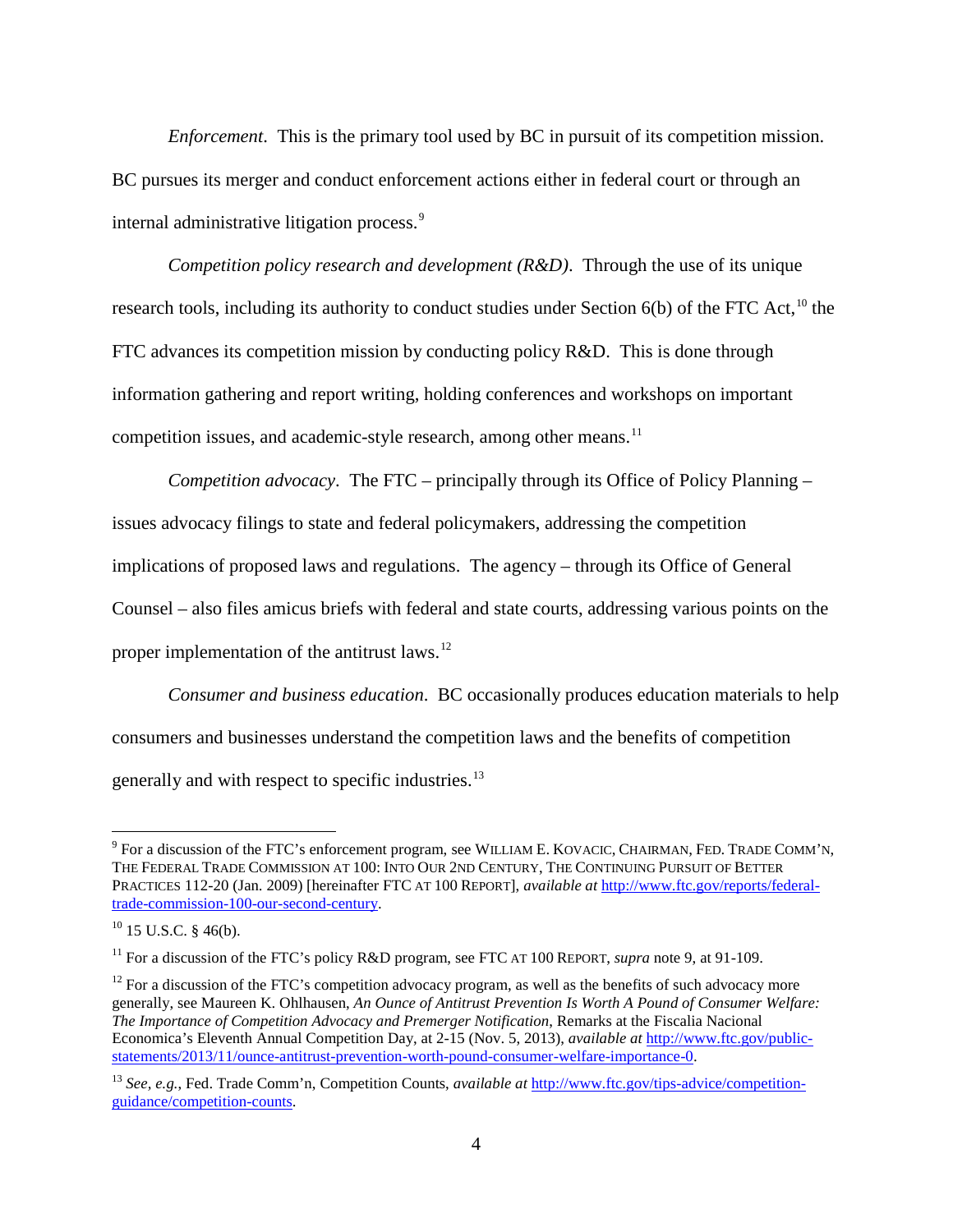#### **B. Authority and Tools Utilized in Pursuit of the Consumer Protection Mission**

<span id="page-4-0"></span>The FTC's consumer protection mission is executed principally by the Bureau of Consumer Protection (BCP), which enforces the "unfair or deceptive acts or practices" prong of Section 5 of the FTC Act.<sup>[14](#page-4-1)</sup> For each of the two types of cases under this prong – unfairness and deception – the FTC has issued a policy statement laying out the factors the agency will consider in bringing consumer protection enforcement actions.<sup>[15](#page-4-2)</sup>

In addition to Section 5, the FTC enforces several federal statutes in the consumer protection area, including, among others, the Truth-in-Lending Act, the Fair Credit Reporting Act, the Do-Not-Call Implementation Act of 2003, the Children's Online Privacy Protection Act, the Fair and Accurate Credit Transactions Act of 2003, and the Controlling the Assault of Non-Solicited Pornography and Marketing Act of 2003.<sup>16</sup> These laws prohibit specifically defined trade practices and generally specify that violations are to be treated as if they were "unfair or deceptive acts or practices" under Section 5 of the FTC Act.

In pursuing its consumer protection mandate, the FTC largely uses the same tools that it uses on the competition side, including law enforcement, policy research and development, and advocacy. BCP, however, typically relies more heavily on workshops and reports than BC in the policy R&D area.<sup>[17](#page-4-4)</sup> In addition, BCP expends significant efforts in the consumer and business

<span id="page-4-1"></span><sup>&</sup>lt;sup>14</sup> Section 5 of the FTC Act provides in relevant part that "unfair or deceptive acts or practices in or affecting commerce<sup>[]</sup> are hereby declared unlawful." 15 U.S.C. § 45(a)(1).

<span id="page-4-2"></span><sup>15</sup> *See* Fed. Trade Comm'n, Policy Statement on Unfairness, *appended to* Int'l Harvester Co., 104 F.T.C. 949, 1070 (1984) (codified at 15 U.S.C. § 45(n)), *available at* [http://www.ftc.gov/public-statements/1980/12/ftc-policy](http://www.ftc.gov/public-statements/1980/12/ftc-policy-statement-unfairness)[statement-unfairness](http://www.ftc.gov/public-statements/1980/12/ftc-policy-statement-unfairness) (defining a practice as unfair if it is likely to cause substantial consumer injury that is not reasonably avoidable by consumers themselves and not outweighed by countervailing benefits); Fed. Trade Comm'n, Policy Statement on Deception, *appended to* Cliffdale Assocs., 103 F.T.C. 110, 174 (1984), *available at* <http://www.ftc.gov/public-statements/1983/10/ftc-policy-statement-deception> (defining a practice as deceptive if it is likely to mislead consumers acting reasonably in the circumstances to their material detriment).

<span id="page-4-3"></span> $16$  A summary of the various statutes enforced by the FTC is available at [http://www.ftc.gov/enforcement/statutes.](http://www.ftc.gov/enforcement/statutes)

<span id="page-4-4"></span><sup>&</sup>lt;sup>17</sup> A list of upcoming and past Commission workshops and other events is available a[t http://www.ftc.gov/news](http://www.ftc.gov/news-events/events-calendar/all)[events/events-calendar/all.](http://www.ftc.gov/news-events/events-calendar/all)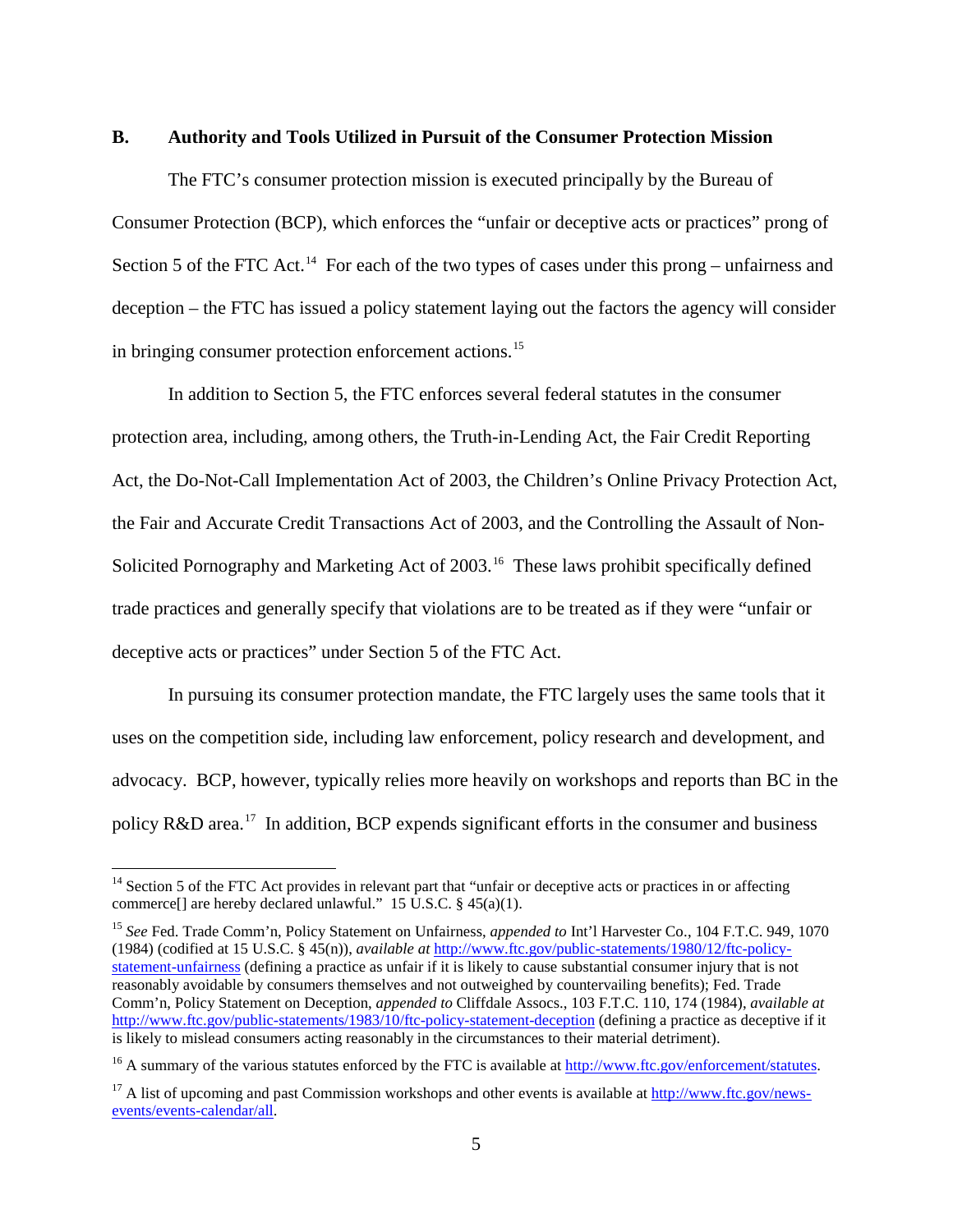education areas, regularly creating materials aimed at assisting consumers in protecting themselves from various fraudulent business practices and helping businesses comply with the FTC Act and the several consumer protection statutes enforced by the FTC.<sup>18</sup> Finally, the agency engages in rulemaking under both the FTC Act and several federal consumer protection statutes, issuing and enforcing several trade regulation rules aimed at remedying unfair or deceptive acts or practices on an industry-wide basis.<sup>[19](#page-5-1)</sup>

# **III. Benefits of Housing Competition and Consumer Protection Missions in a Single Agency**

Although the FTC's competition and consumer protection missions focus on different types of conduct, they share the same overall goal: that consumers obtain truthful information about products and services that they can then use to make purchase decisions in a competitive marketplace. That competition and consumer protection are complementary areas is almost a truism at this point. $20$ 

As former FTC Chairman Timothy Muris has argued, "The policies that we traditionally identify separately as 'antitrust' and 'consumer protection' serve the common aim of improving consumer welfare and naturally complement each other."[21](#page-5-3) In other words, "well-conceived

<span id="page-5-2"></span><sup>20</sup> *See, e.g.*, OECD Policy Roundtable, The Interface between Competition and Consumer Policies, Background Note, at 17 (2008) [hereinafter OECD Policy Roundtable], *available at* <http://www.oecd.org/regreform/sectors/40898016.pdf> ("That consumer protection policy and competition policy are largely interdependent instruments of economic policy, both aimed at serving a common purpose of enhancing the efficiency with which markets work, has been stated on many occasions and is widely accepted.").

<span id="page-5-0"></span><sup>&</sup>lt;sup>18</sup> BCP's consumer education materials are available at  $\frac{http://www.comsumer.ftc.gov/}{http://www.comsumer.ftc.gov/})$ , while its business education materials are available at [http://business.ftc.gov/.](http://business.ftc.gov/)

<span id="page-5-1"></span><sup>&</sup>lt;sup>19</sup> For a discussion of the FTC's rulemaking on the consumer protection side, see FTC AT 100 REPORT, *supra* note [9,](#page-3-0) at 124-27.

<span id="page-5-3"></span><sup>21</sup> Timothy J. Muris, FTC Chairman, *The Interface of Competition and Consumer Protection*, Remarks before the Fordham Corporate Law Institute's Twenty-Ninth Annual Conference on International Antitrust Law and Policy, at 3 (Oct. 31, 2002), *available at* [http://www.ftc.gov/sites/default/files/documents/public\\_statements/interface](http://www.ftc.gov/sites/default/files/documents/public_statements/interface-competition-and-consumer-protection/021031fordham.pdf)[competition-and-consumer-protection/021031fordham.pdf.](http://www.ftc.gov/sites/default/files/documents/public_statements/interface-competition-and-consumer-protection/021031fordham.pdf)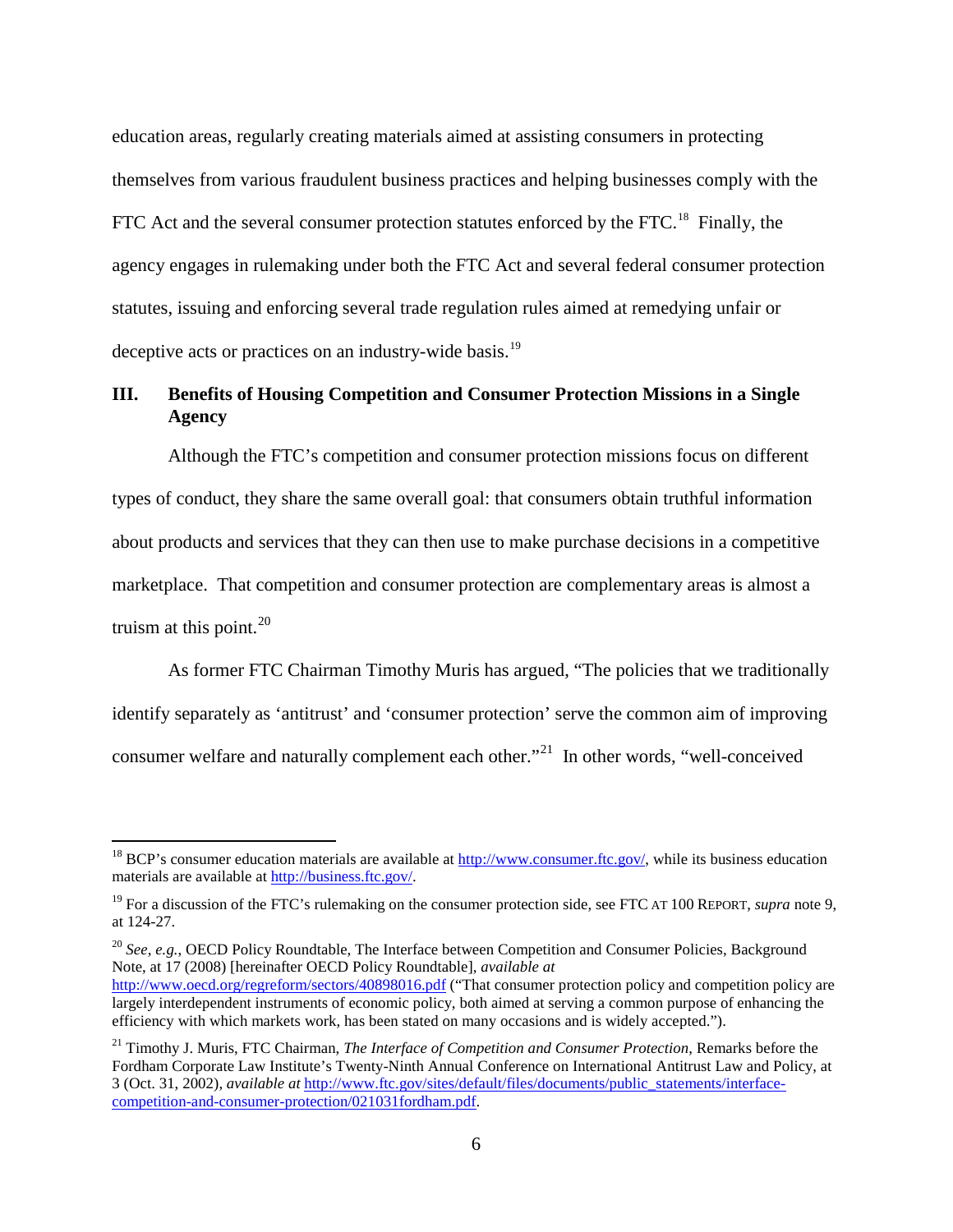<span id="page-6-0"></span>competition policy and consumer protection policy take complementary paths to the destination of promoting consumer welfare."<sup>22</sup>

Another way to think of the relationship between the two missions is that they both deal with market distortions and both can be analyzed in economic terms. As former Commissioner Thomas Leary has explained, antitrust violations distort the supply side because they restrict supply and elevate prices, while consumer protection violations distort the demand side of the market because they create the impression that a product or service is worth more than it really is.<sup>23</sup> In fact, economic analysis ought to play a significant, if not central, role in pursuing both missions.

The complementary nature of these two disciplines inevitably leads to several benefits to housing competition and consumer protection in a single enforcement and policymaking agency.

#### **A. Learning from One Mission Informs and Improves Efforts in the Other**

The most significant benefit of maintaining a dual mission is the positive reinforcement of each mission provided by the other. In its submission to the 2008 OECD Policy Roundtable on the interface of competition and consumer protection policies, the FTC explained that it "has found that enforcing both antitrust and consumer protection laws reinforces the consumer welfare orientation that it brings to accomplishing both of its missions."<sup>24</sup> As former Chairman

<span id="page-6-1"></span> <sup>22</sup> *Id.* at 5; *see also* Deborah Platt Majoras, FTC Chairman, *Recent Actions at the Federal Trade Commission*, Remarks before the Dallas Bar Association Antitrust and Trade Regulation Section, at 1 (Jan. 18, 2005), *available at* [http://www.ftc.gov/sites/default/files/documents/public\\_statements/recent-actions-federal-trade](http://www.ftc.gov/sites/default/files/documents/public_statements/recent-actions-federal-trade-commission/050126recentactions.pdf)[commission/050126recentactions.pdf](http://www.ftc.gov/sites/default/files/documents/public_statements/recent-actions-federal-trade-commission/050126recentactions.pdf) (arguing that the two missions focus, albeit with slightly different sets of tools, on the common goals of promoting efficiency and preventing consumer harm).

<span id="page-6-2"></span><sup>23</sup> *See* Thomas B. Leary, *Competition Law and Consumer Protection Law: Two Wings of the Same House*, 72 ANTITRUST L.J. 1147, 1147-48 (2005). *See also* Neil W. Averitt & Robert H. Lande, *Consumer Sovereignty: A Unified Theory of Antitrust and Consumer Protection Law*, 65 ANTITRUST L.J. 713, 714 (1997) ("[A]ntitrust violations (which impair the menu of options) stem from market failures in the general marketplace *external* to consumers, whereas consumer protection violations (which impair the individual's ability to choose) flow from *internal* market failures that take place, in a sense, 'inside the consumer's head.'").

<span id="page-6-3"></span><sup>&</sup>lt;sup>24</sup> OECD Policy Roundtable, *supra* note [22,](#page-6-0) at 231 (Contribution of the United States).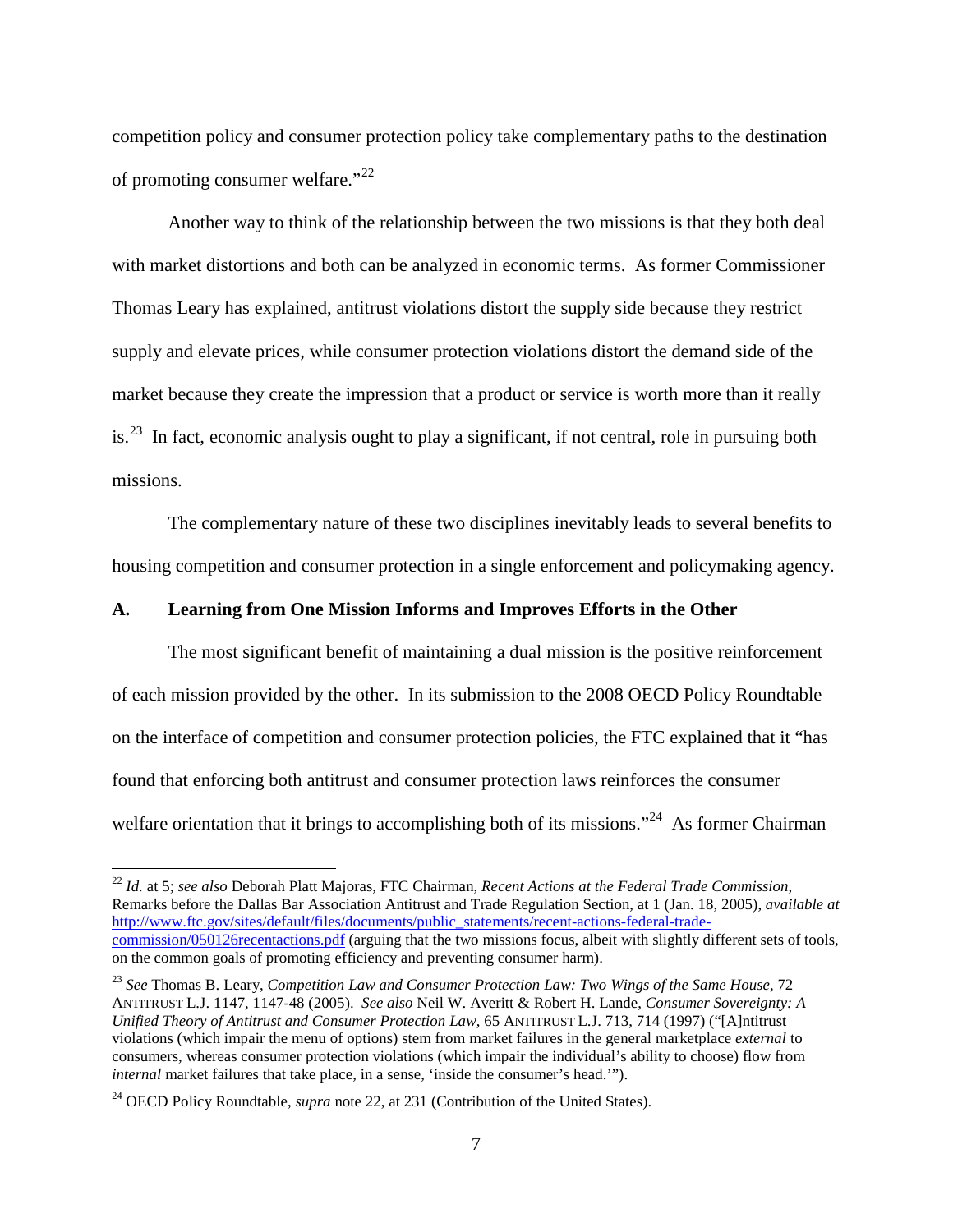Muris has argued, "Competition theory that excludes consumer policy is not only shortsighted but, given the growing importance of consumer issues, can ultimately be self-defeating. Consumer policy that ignores its impact on competition can result in cures worse than the disease." $^{25}$  $^{25}$  $^{25}$ 

<span id="page-7-2"></span>"The Commission's capacity to meld expertise in economics, competition, and consumer protection is a conscious element of its institutional design and a major reason for its existence."<sup>[26](#page-7-1)</sup> This melding of expertise informs and improves each of the FTC's missions in several ways. The consumer protection function is improved by using our competition expertise in taking into account the impact of consumer protection enforcement and policy on markets. Conversely, our competition enforcement and competition advocacy are improved by using our consumer protection expertise to assess justifications for business conduct and proposed laws and regulations, respectively, that are grounded in terms of consumer protections.

# **1. Taking Account of Competition Implications in Consumer Protection Enforcement**

First, understanding the dynamics of competitive markets, as well as the various benefits that competition provides, allows for more optimal consumer protection enforcement. On questions of both liability and remedy, competition principles can and do improve our consumer protection efforts. Below I highlight two significant areas of consumer protection enforcement – advertising and privacy – which should be, and typically are, informed and improved by the FTC's efforts in the competition area.

<span id="page-7-0"></span> <sup>25</sup> Timothy J. Muris, *Principles for a Successful Competition Agency*, 72 U. CHI. L. REV. 165, 174 (2005).

<span id="page-7-1"></span><sup>26</sup> FTC AT 100 REPORT, *supra* note [9,](#page-3-0) at v.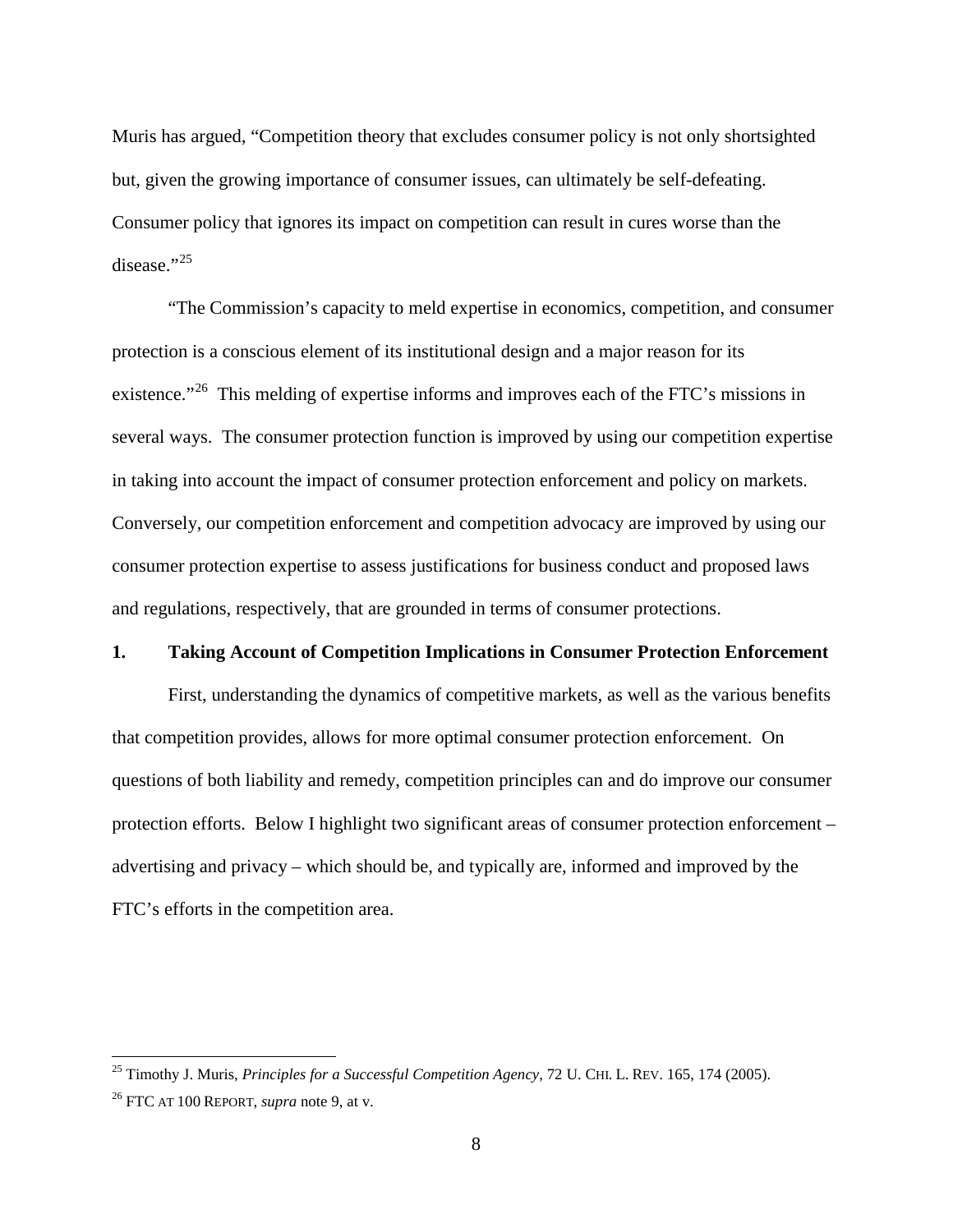#### **a. Theoretical Benefits**

The FTC's efforts to stop false and deceptive advertising are an important component of its consumer protection mission. Those efforts, however, can yield outcomes that are even better for consumers and consumer welfare when they reflect a greater understanding of, and appreciation for, competition.

To achieve the goals of both missions – that is, promoting efficiency, preventing consumer harm, and enhancing consumer welfare, without unduly burdening legitimate business conduct – the FTC must encourage and defend truthful, non-misleading commercial speech. We do this by protecting the marketplace and consumers from false commercial speech, but we must also help to foster an environment that provides consumers access to useful commercial information. As the FTC staff observed in a comment to the U.S. Food and Drug Administration (FDA) on certain First Amendment issues, "A flexible approach to commercial speech – one that encourages the dissemination of accurate speech and tailors restrictions to prevent speech that is false or misleading – will result in greater dissemination of valuable information with benefits for both consumers and competition. In contrast, the evidence indicates that broad restrictions on the dissemination of truthful commercial speech, while effectively stopping false or misleading information, can deprive consumers of useful information as well. $1^{27}$  $1^{27}$  $1^{27}$ 

Beneficial marketplace information includes more than just pricing data. An FTC staff study on the effects of the dissemination of health information in the ready-to-eat cereal market is a real-world example of the consumer and competitive benefits of health claims for food

<span id="page-8-0"></span><sup>&</sup>lt;sup>27</sup> FTC Staff Comment before the Department of Health and Human Services, Food and Drug Administration, Docket No. 02N-0209, at 22 (Sept. 2002), *available at* [http://www.ftc.gov/sites/default/files/documents/advocacy\\_documents/ftc-staff-comment-food-and-drug](http://www.ftc.gov/sites/default/files/documents/advocacy_documents/ftc-staff-comment-food-and-drug-administration-concerning-first-amendment-issues/fdatextversion.pdf)[administration-concerning-first-amendment-issues/fdatextversion.pdf.](http://www.ftc.gov/sites/default/files/documents/advocacy_documents/ftc-staff-comment-food-and-drug-administration-concerning-first-amendment-issues/fdatextversion.pdf)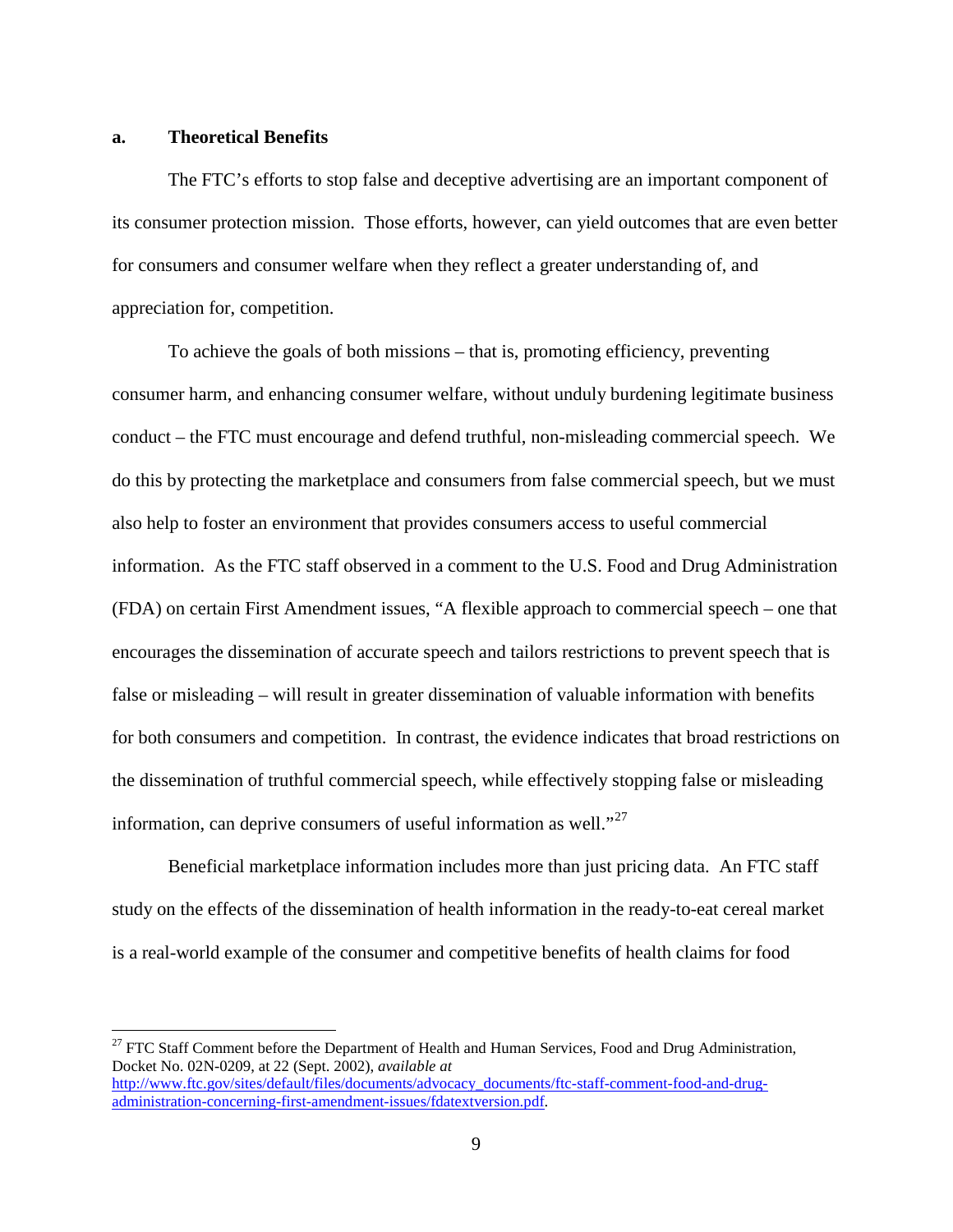products.[28](#page-9-0) In 1984, the Kellogg Company began claiming on labels and in advertising that All Bran cereal was high in fiber and that diets high in fiber could reduce the risk of cancer, claims that the FDA had previously prohibited. In response, competitors soon made similar claims for their own high-fiber cereals, as well as introducing more of these products. Even more importantly, consumers began to make significant changes in their cereal choices, substantially increasing their consumption of high-fiber products. The dissemination of these fiber/cancer claims benefitted consumers by providing important dietary guidance and by expanding the range of high-fiber cereal choices available in the market.

Privacy enforcement, like most issues under the FTC's consumer protection jurisdiction, should also be viewed through a competition lens if we are to reach the best outcome for consumers. The FTC is uniquely positioned among federal agencies to balance consumer protection and competition in its analysis. For example, new privacy restrictions or overly broad enforcement actions may have an adverse effect on competition by favoring entrenched entities that already have consumer information over new entrants who need to obtain such information, or by encouraging industry consolidation for purposes of sharing data. As a competition agency, the FTC can and should be sensitive to these concerns as well.

#### **b. Where the Agency Has Fallen Short in Practice**

In some cases, however, the benefits of the FTC's dual mission may not have been fully achieved in practice. In the two areas discussed above, advertising and privacy, recent enforcement actions and policy recommendations have called into question the extent of the learning across our two disciplines.

<span id="page-9-0"></span> <sup>28</sup> *See* Pauline M. Ippolito & Alan D. Mathios, Health Claims in Advertising and Labeling: A Study of the Cereal Market (1989), *available at* [http://www.ftc.gov/sites/default/files/documents/reports/health-claims-advertising-and](http://www.ftc.gov/sites/default/files/documents/reports/health-claims-advertising-and-labeling-study-cereal-market/232187.pdf)[labeling-study-cereal-market/232187.pdf.](http://www.ftc.gov/sites/default/files/documents/reports/health-claims-advertising-and-labeling-study-cereal-market/232187.pdf)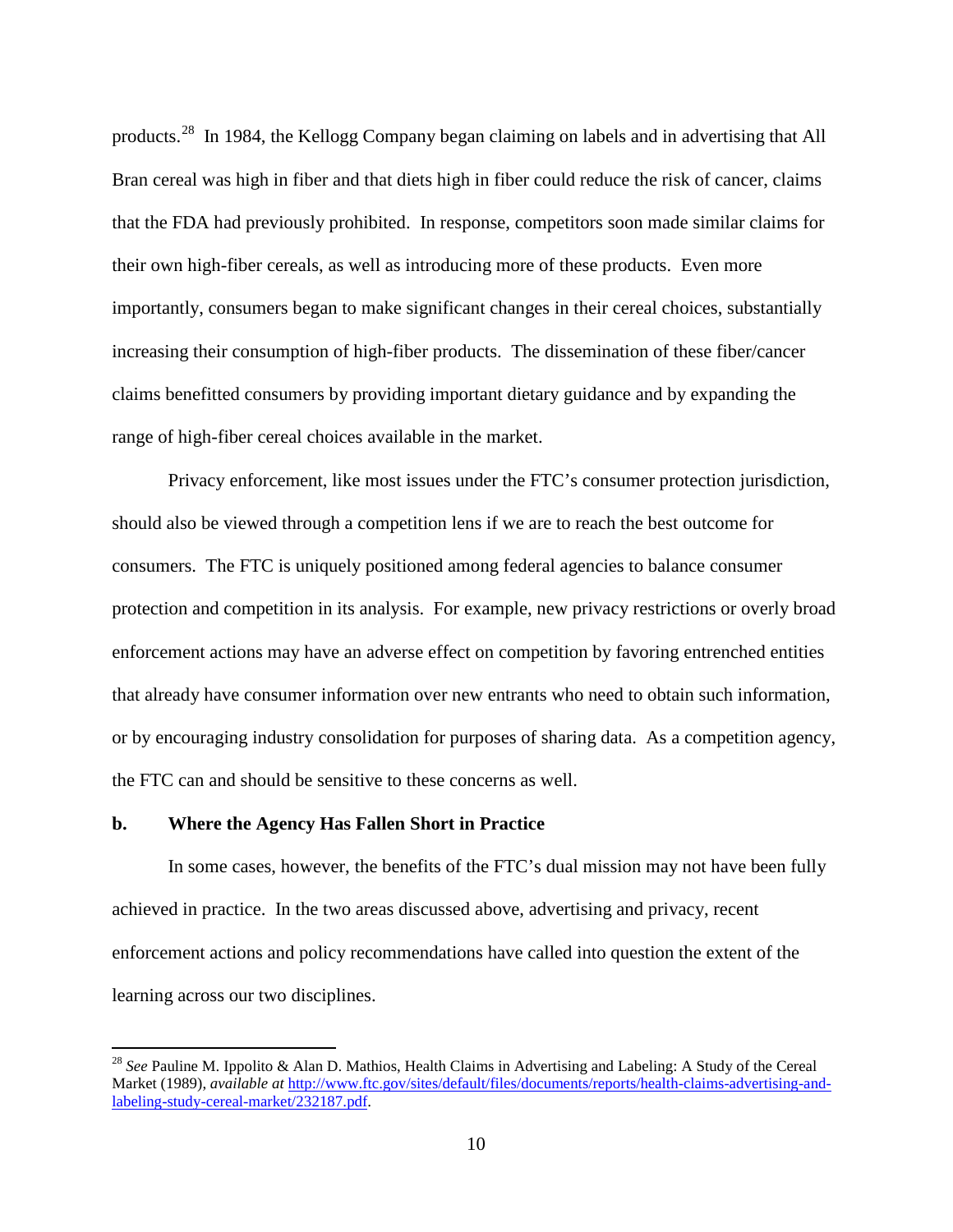First, in advertising substantiation, I have seen the beginning of a problematic retreat from our historical enforcement policy in this area. The FTC's Advertising Substantiation Policy Statement<sup>[29](#page-10-0)</sup> dates back to 1984, and follows the doctrine first announced in the Commission's 1972 decision in *Pfizer, Inc.*[30](#page-10-1) The statement sets forth the requirement that advertisers must have a reasonable basis for making objective claims before the claims are disseminated.<sup>[31](#page-10-2)</sup> Additionally, advertisers must possess at least the level of substantiation expressly or impliedly claimed in the ad; thus, if an ad makes an express claim, such as "tests prove," "doctors recommend," or "studies show," the substantiation must, at a minimum, reflect that standard. $32$ This policy statement has stood the test of time and proved to be an invaluable tool to the agency in assessing advertising claims. Equally important, it has provided guidance to industry on the types of truthful, non-deceptive claims that can be made for products or services.

One of the goals of the *Pfizer* analysis is to balance the value of greater certainty of information about a product's claimed attributes with the risks of both the product itself and the suppression of potentially useful information about it.<sup>[33](#page-10-4)</sup> Under such an analysis, the burden for substantiation for health- or disease-related claims involving a safe product, such as a food, for example, should be lower because the risks to consumers from using the product are typically lower.

Recent Commission orders, however, seem to have adopted two random controlled trials (RCTs) as a standard requirement for health- and disease-related claims for a wide array of

<span id="page-10-0"></span> $^{29}$  Thompson Med. Co., Inc., 104 F.T.C. 648 appx. (1984) (FTC policy statement regarding advertising substantiation).

<span id="page-10-1"></span><sup>&</sup>lt;sup>30</sup> Pfizer, Inc., 81 F.T.C. 23 (1972).

<span id="page-10-2"></span><sup>31</sup> *Thompson Med. Co.*, 104 F.T.C. at 839.

<span id="page-10-3"></span><sup>32</sup> *Id.*

<span id="page-10-4"></span><sup>33</sup> *See id.*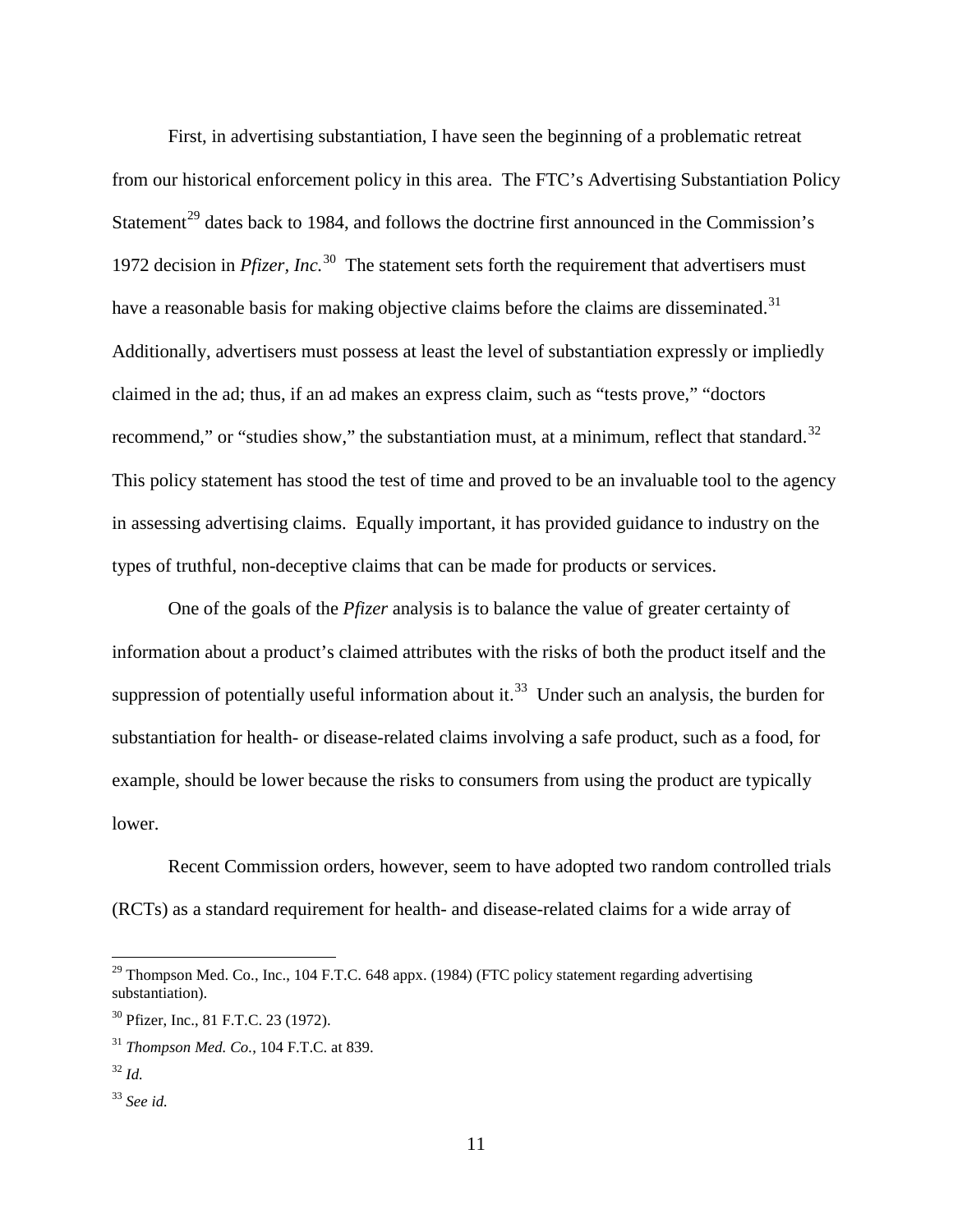products. For example, in *POM Wonderful LLC*, the majority determined that claims that the product purports to "treat, prevent or reduce the risk of heart disease, prostate cancer, and [erectile dysfunction] must be substantiated with [at least two]  $\text{RCTs}$ .<sup>[34](#page-11-0)</sup> The majority's intent is for these studies to be a proxy for proof of causation; that is, they indicate that the product actually treats the disease.<sup>35</sup> Further, in a number of recent settlements, the FTC has included the requirement of two RCTs in its consent orders.<sup>[36](#page-11-2)</sup>

Requiring two RCTs may be appropriate in some circumstances where use of a product carries some significant risk, or where the costs of conducting RCTs may be relatively low, such as for weight loss or for other conditions whose development or amelioration can be observed over a short time period. My concern is that, given the expectation created by this series of orders that two RCTs will be required to substantiate any health- or disease-related claims for many relatively-safe products, it seems likely that producers may forgo making such claims about products, even if they may otherwise be adequately supported by non-RCT evidence. For example, millions of consumers follow the advice that potassium is especially important for pregnant women, and that eating a high-fiber, whole-grain diet is good for you. That is very helpful information, but it has not been proven at the two-RCT level of substantiation. If the

<span id="page-11-0"></span> <sup>34</sup> POM Wonderful LLC, Docket. No. 9344, 2013 WL 268926, at \*35, 51 (F.T.C. Jan. 16, 2013).

<span id="page-11-1"></span><sup>&</sup>lt;sup>35</sup> *Id.* at \*35-36 ("disease claims require proof of causation . . . and as demonstrated by the weight of expert testimony in this case, proof of causation requires RCTs").

<span id="page-11-2"></span><sup>36</sup> *See, e.g.*, GeneLink, Inc., FTC File No. 112-3095, Decision and Order, at 4 (Jan. 15, 2014), *available at* <http://www.ftc.gov/sites/default/files/documents/cases/140107genelinkorder.pdf>(agreement containing consent order) (where respondent claimed its nutritional supplements treated or mitigated diabetes, heart disease, arthritis, and insomnia, the Commission required "at least two adequate and well-controlled human clinical studies . . . conducted by different researchers, independently of each other, that conform to acceptable designs and protocols and whose results, when considered in light of the entire body of relevant and reliable scientific evidence, are sufficient to substantiate that the representation is true" for respondent to claim its products were effective in the diagnosis, cure, mitigation, treatment, or prevention of any disease); L'Occitane, Inc., FTC File No. 122-3115, Decision and Order, at 3 (Jan. 7, 2014), *available at*

<http://www.ftc.gov/sites/default/files/documents/cases/140107loccitaneorder.pdf> (agreement containing consent order) (requiring two RCTs, but limiting the requirement to weight-loss claims).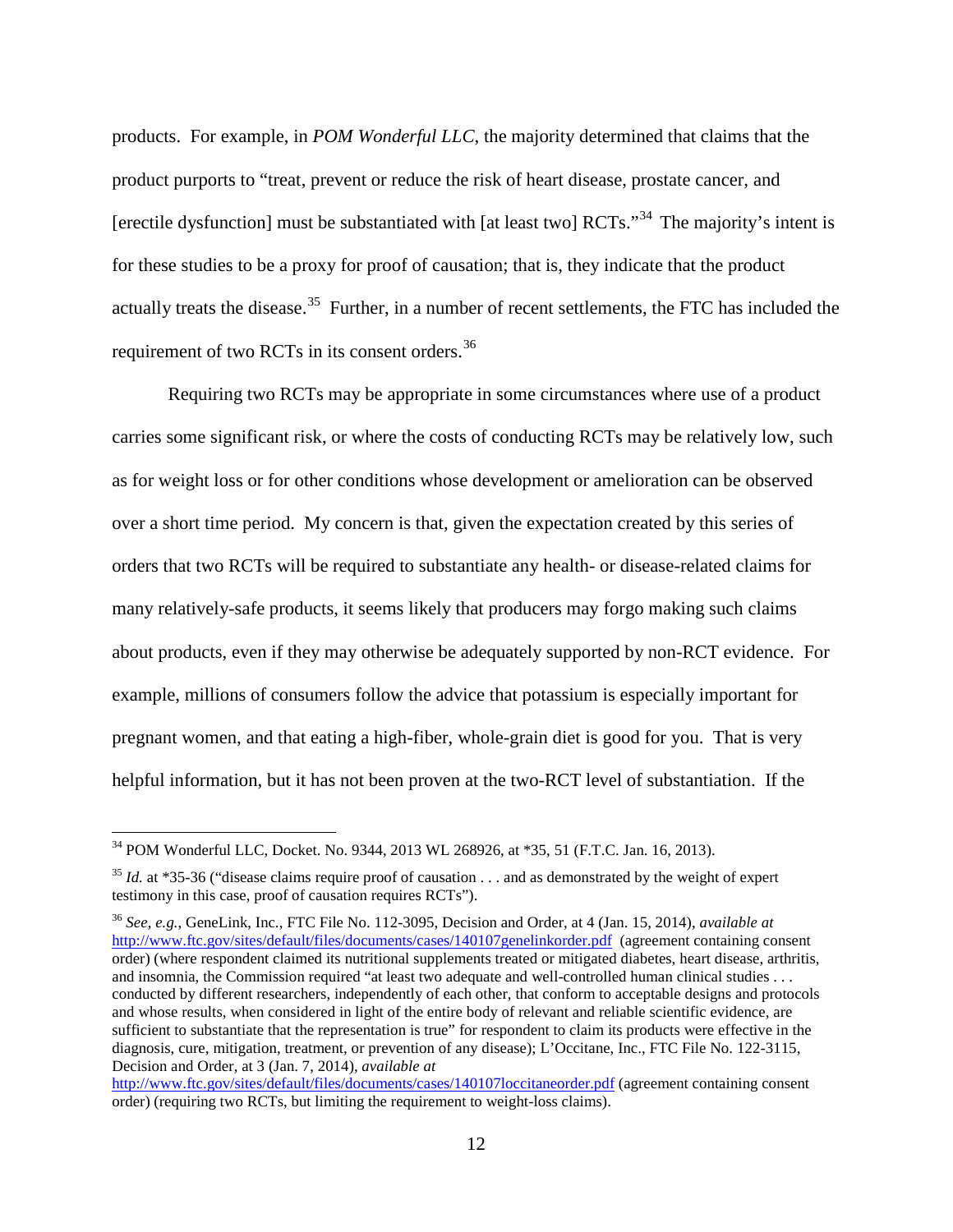Commission demands too high a level of substantiation in pursuit of certainty, it risks losing the benefits to consumers of having access to information about emerging areas of science and the corresponding pressure on firms to compete on the health features of their products.

A second area of concern is the competitive implications of recent policy proposals in the privacy area. In the FTC's 2012 Privacy Report, released shortly before I joined the Commission, some of my fellow Commissioners called for a new privacy law that would go beyond Section 5 of the FTC Act, but did not specify what such new legislation should look like.<sup>37</sup> Nor did the Report identify any substantial harms that are occurring now that Section 5 cannot already reach.

The Commission has consistently recognized the crucial role that truthful, nonmisleading advertising plays in fostering competition between current participants in the market and lowering entry barriers for new competitors. However, in its Privacy Report, the Commission did not address the possible competitive effects of its recommendations, including potentially reducing the flow of information in the marketplace (and services and products that depend on accessibility and use of such data), which may be an unintended (or intended, depending on the type of data) effect caused by compliance with new requirements.

Notably, the American Bar Association Section of Antitrust Law filed comments on the FTC's Preliminary Privacy Report that highlighted the need to weigh carefully the benefits and costs associated with proposals to enhance privacy.<sup>38</sup> The comments pointed out that although the Report emphasized that, to make meaningful choices, consumers need more information about how their data will be used, it did not assess the value consumers may reap from additional

<span id="page-12-0"></span> <sup>37</sup> *See* FED. TRADE COMM'N, PROTECTING CONSUMER PRIVACY IN AN ERA OF RAPID CHANGE: RECOMMENDATIONS FOR BUSINESSES AND POLICYMAKERS (2012), *available at* [http://www.ftc.gov/os/2012/03/120326privacyreport.pdf.](http://www.ftc.gov/os/2012/03/120326privacyreport.pdf)

<span id="page-12-1"></span><sup>38</sup> *See* ABA Section of Antitrust Law, Comment on FTC's Preliminary Privacy Report (Feb. 1, 2011), *available a[t](http://www.ftc.gov/os/comments/privacyreportframework/00272-57555.pdf)* [http://www.ftc.gov/policy/public-comments/comment-00272-0.](http://www.ftc.gov/os/comments/privacyreportframework/00272-57555.pdf)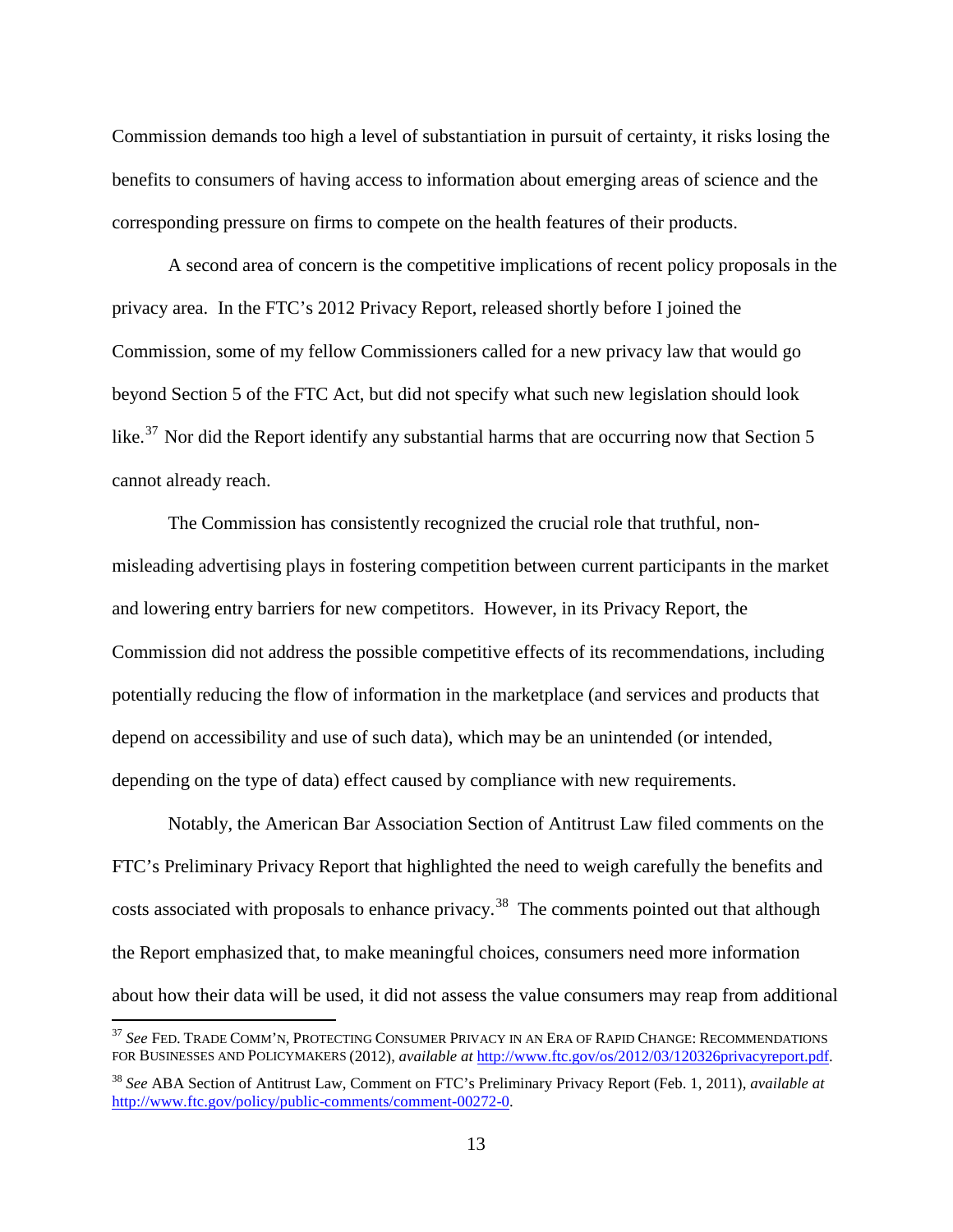uses of their information that facilitate competition. For example, consumers who choose not to allow the collection or sharing of broad categories of information may no longer be exposed to offers by competitors selling products or services that provide better value, pricing, or quality. In turn, these changes could have negative consequences not just for individual consumers exercising their choice over how their information is used following a particular transaction, but also on the market more generally.

Before seeking new privacy legislation, it is important to identify a gap in statutory authority or to identify a case of substantial consumer harm that the agency would like to address, but cannot, with our existing authority, especially given the array of financial, medical, and health and safety harms already reachable under our current FTC authority or other laws. Similarly, in evaluating a contemplated enforcement action in the privacy area, we ought to be fully cognizant of the competitive implications of such action. Otherwise, it is difficult to tell whether the additional privacy protection or enforcement action is necessary or will, on balance, make consumers worse off. Information sharing has benefits for consumers such as reducing online fraud, improving products and services, and increasing competition in the market overall. A policy that limits the ability of advertisers to access and use information (whether collected directly from consumers, or indirectly through affiliates, different brands within the company, or from third parties) to reach target audiences may have unintended effects on consumers and the marketplace that any policymaker, particularly one with responsibility for consumer protection and competition, must carefully consider.<sup>[39](#page-13-0)</sup>

<span id="page-13-0"></span> <sup>39</sup> *See also* Jodie Z. Bernstein & David A. Zetoony, *A "Golden" Example of How an Agency with Two Missions Can Work at Odds with Itself*, 12 J. CONSUMER & COM. L. 170, 172-73 (2009) (arguing that the FTC's guidance on the marketing of gold jewelry has resulted in a mistaken belief that manufacturers cannot truthfully and accurately market certain gold products, thus distorting the market for such products).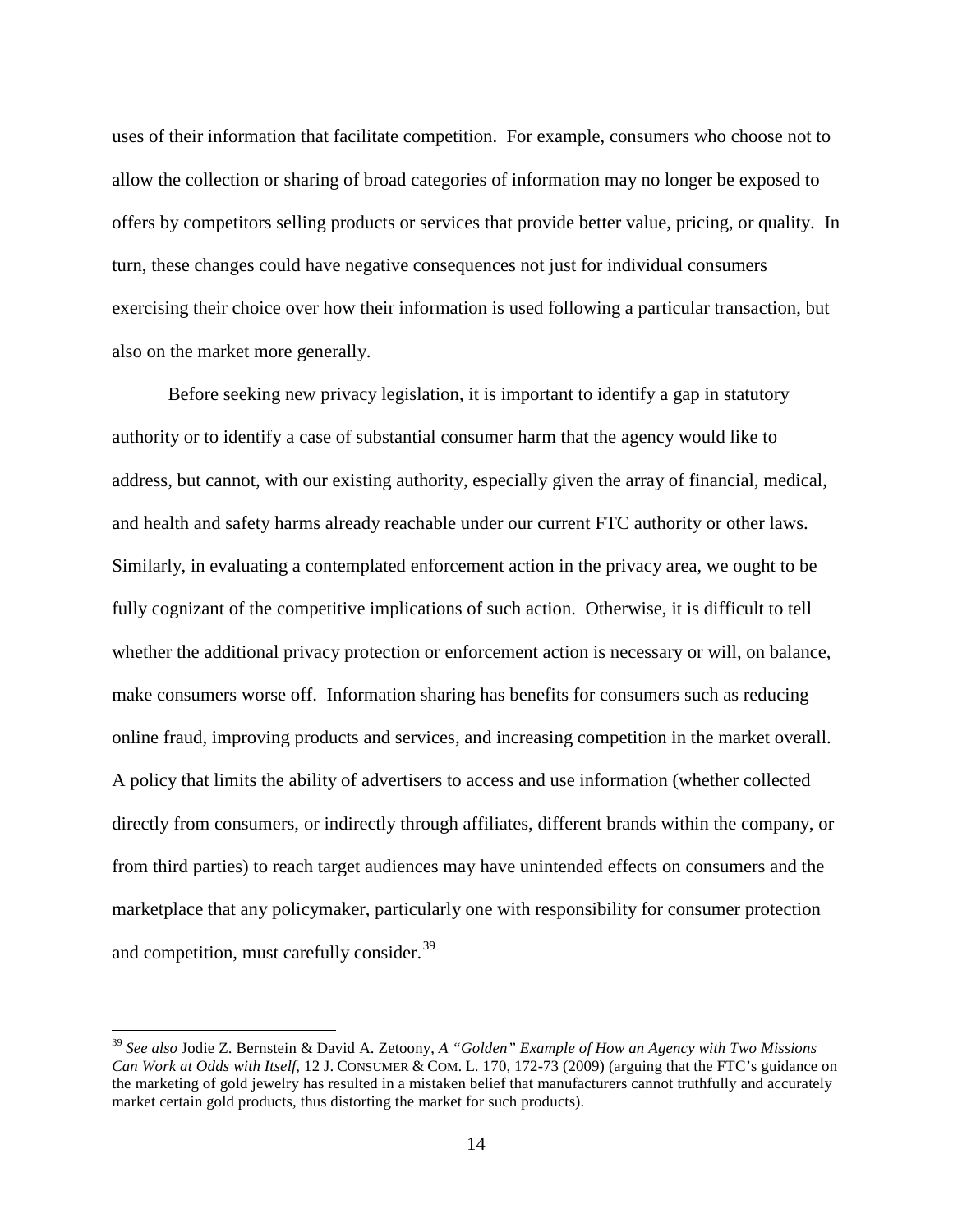#### **2. Assessing Consumer Protection Defenses in Competition Enforcement**

The learning at the FTC also runs from the consumer protection mission to the competition mission. For example, our consumer protection efforts can be helpful in assessing defenses in competition matters where the justifications for anticompetitive conduct are couched in terms of protecting consumers from various potential harms. There are several historical examples of this benefit, largely concentrated in the health care area. The claimed justifications typically have involved concerns that consumers may be deceived by certain types of advertising or concerns about adverse effects on consumers' health.

In *California Dental Association*, [40](#page-14-0) the FTC challenged an allegedly anticompetitive implementation of a dental association's prohibition on "false or misleading" claims about prices or competence. The FTC determined that the association applied its advertising guidelines in a way that actually restricted truthful, non-deceptive advertising.<sup>41</sup> In particular, the guidelines effectively precluded advertising that characterized a dentist's fees as being low, reasonable, or affordable, as well as advertising of across-the-board discounts. Drawing on its expertise and experience in the area of deceptive advertising, the Commission rejected the association's claims that its particular implementation of the rules was necessary to prevent deception of consumers.<sup>42</sup> The Commission concluded, among other things, that the association "effectively prohibited

<span id="page-14-3"></span><span id="page-14-0"></span><sup>&</sup>lt;sup>40</sup> 121 F.T.C. 190, 284 (1996) (Commission opinion). Although the Ninth Circuit upheld the Commission opinion, the Supreme Court vacated the Ninth Circuit decision, finding that the court's quick-look review of the association's advertising rules was too abbreviated under the rule of reason. *See* California Dental Ass'n v. FTC, 526 U.S. 756 (1999).

<span id="page-14-1"></span> $^{41}$  121 FTC at 333.

<span id="page-14-2"></span> $42$  *Id.* at 316-20.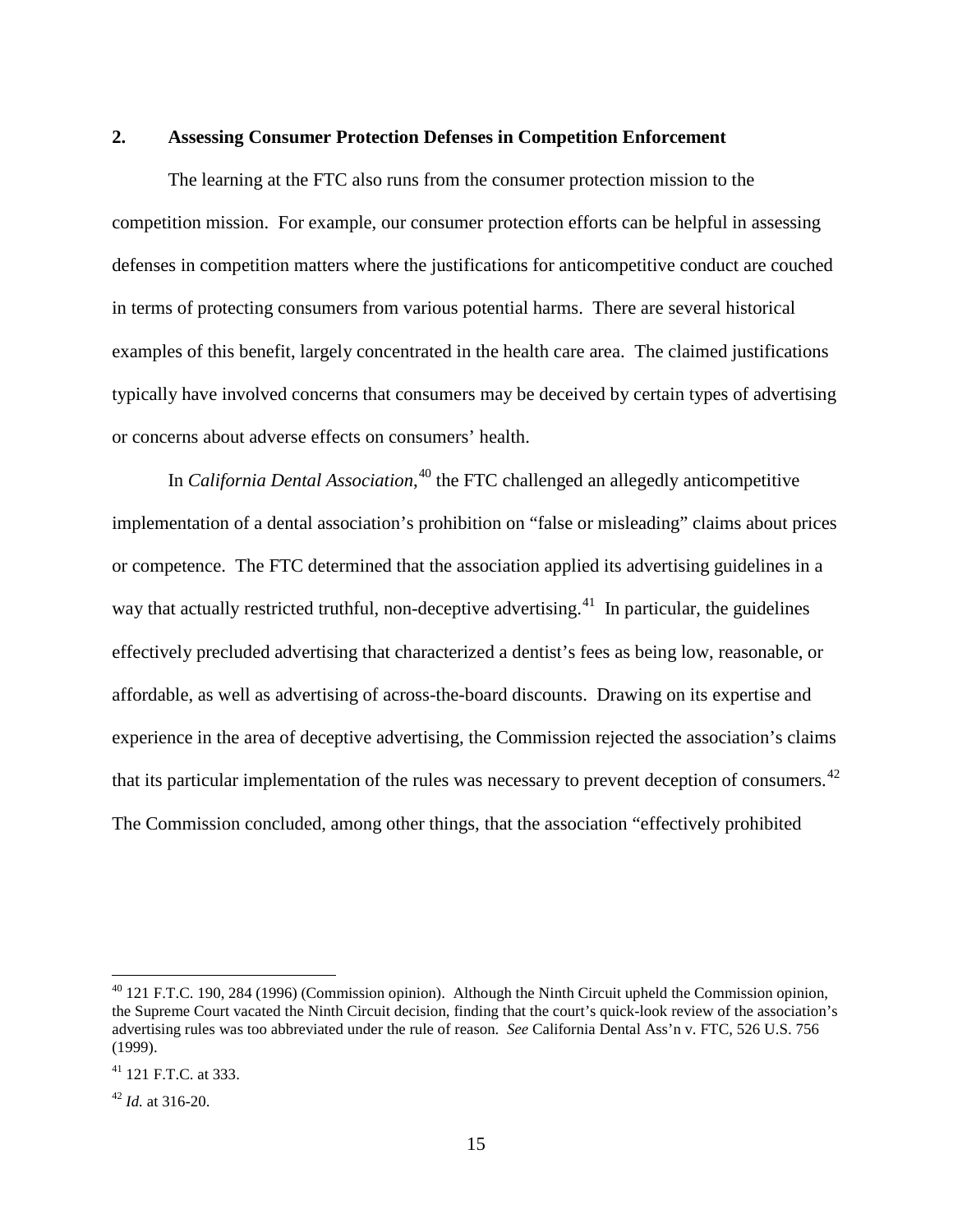across-the-board discount offers, whether truthful or not. No purported policy of preventing deception can justify that approach."<sup>[43](#page-15-0)</sup>

In *American Medical Association* (AMA), [44](#page-15-1) the FTC charged the nation's largest medical association of engaging in unfair methods of competition by enacting and enforcing a code of ethics that prevented its members from soliciting business, by advertising or otherwise, engaging in price competition, and otherwise competing among each other. The AMA cited, among other things, concerns about false and deceptive advertising to justify its ban on physician advertising. While acknowledging such concerns, the Commission found that "the record describes several instances in which a disdain for competition, not false or deceptive advertising, appears to be the sole motivation for suppressing promotional activities."<sup>[45](#page-15-2)</sup> The Commission further disagreed with the AMA's apparent "belief that the best way to interdict false and deceptive advertising and overreaching by physicians is to proscribe practically the full spectrum of advertising and solicitation activities."<sup>46</sup> The AMA's restrictions on advertising and solicitation thus unreasonably impeded competition, according to the Commission.<sup>[47](#page-15-4)</sup>

In *Indiana Federation of Dentists*, [48](#page-15-5) the FTC addressed a collective refusal by an association of dentists to provide patient x-rays requested by insurance companies that wanted to

<span id="page-15-0"></span> <sup>43</sup> *Id.* at 317. *See also* K.J. Cseres, *Integrate or Separate: Institutional Design for the Enforcement of Competition Law and Consumer Law*, at 31 (Amsterdam Centre for European Law and Governance Working Paper Series 2013- 01, 2013), *available at* <http://acelg.uva.nl/publications/working-papers/acelg-working-papers-2013.html> ("[R]estriction or ban on advertising in some of the markets for liberal professions remedied consumers' asymmetrical information problems but restricted competition among service providers to the detriment of consumer

choice. . . . Being unaware of the complementarities results in overregulation or increased costs of enforcement.").

<span id="page-15-1"></span><sup>44</sup> 94 F.T.C. 701, 980 (1979) (Commission opinion), *enforced as modified sub nom.* AMA v. FTC, 638 F.2d 443 (2d Cir. 1980), *aff'd by an equally divided court*, 455 U.S. 676 (1982).

<span id="page-15-2"></span><sup>45</sup> *Id.* at 1007.

<span id="page-15-3"></span><sup>46</sup> *Id.* at 1009.

<span id="page-15-4"></span><sup>47</sup> *Id.* at 1010.

<span id="page-15-5"></span><sup>48</sup> 101 F.T.C. 57, 65 (1983) (Commission opinion). Although the Seventh Circuit vacated the Commission opinion, the Supreme Court ultimately affirmed that opinion. *See* FTC v. Indiana Fed'n of Dentists, 476 U.S. 447 (1986).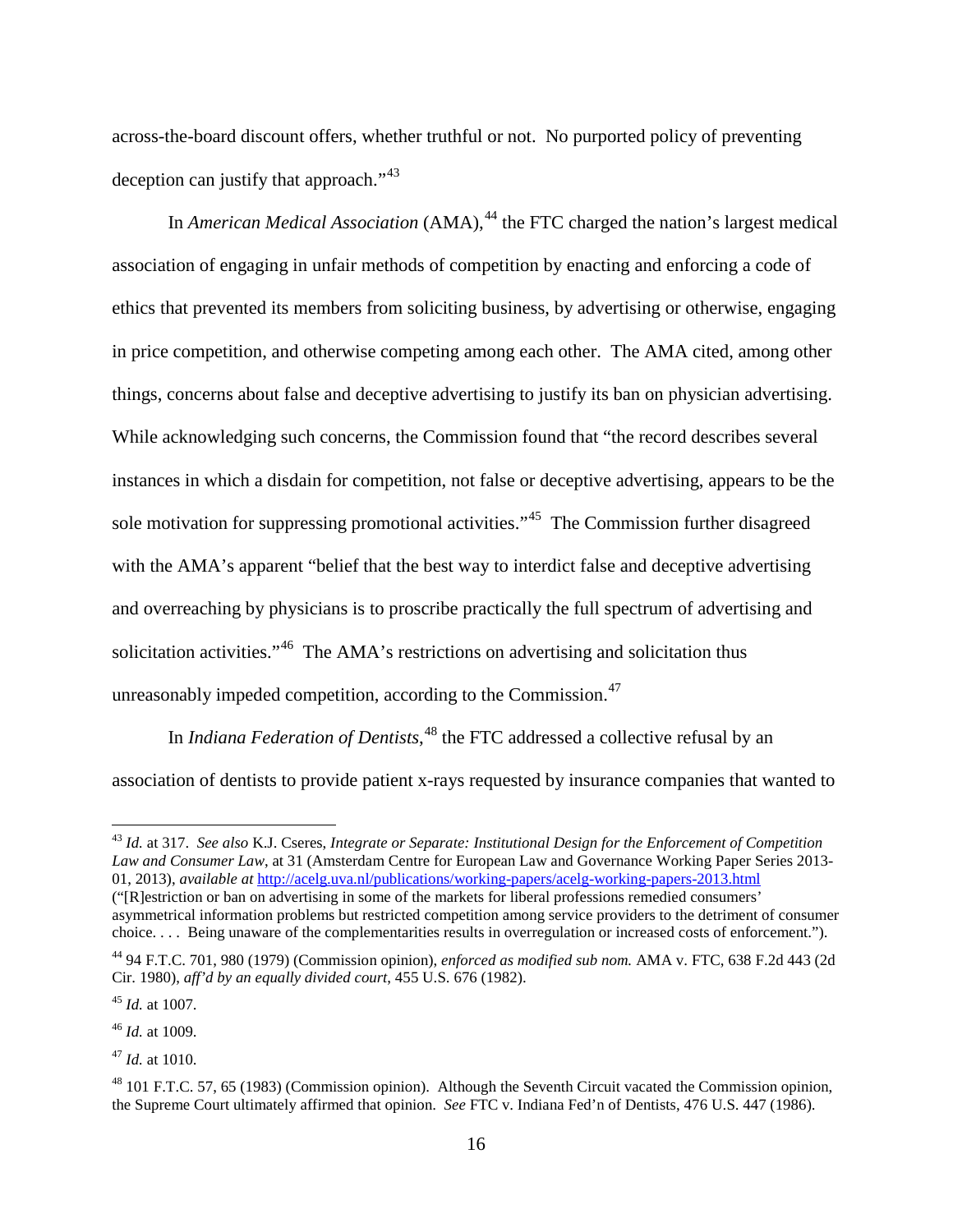evaluate the necessity of certain dental procedures. In finding a violation of the FTC Act for this concerted action, the Commission assessed but ultimately rejected the federation's proffered justification for its collective refusal to provide x-rays: that it promoted higher quality care and more satisfied patients.<sup>49</sup> More specifically, the federation argued that withholding x-rays from insurance companies would prevent them from reaching erroneous conclusions regarding the least expensive, adequate course of treatment for dental patients. Such erroneous conclusions, the federation argued, would cause insurance companies to deny claims for adequate treatment and thereby pressure patients, through their dentists, to choose less than adequate dental treatment.<sup>[50](#page-16-1)</sup> The FTC rejected this justification, noting that "[n]ot a single instance has been cited where any dentist agreed to provide less-than-adequate treatment because of the fear of an erroneous insurance determination."<sup>[51](#page-16-2)</sup>

Similarly, in *North Carolina State Board of Dental Examiners*, [52](#page-16-3) the Commission recently rejected claimed health and safety concerns raised by a state dental board in defense of the collective actions of the board's members to eliminate competition from non-dentists in the provision of teeth-whitening services. As the Commission explained, "Although several Board members identified a number of theoretical risks from non-dentist teeth whitening, none was able to cite to any clinical or empirical evidence validating any of these concerns."<sup>[53](#page-16-4)</sup> The "lack of

<span id="page-16-0"></span> $49$  101 F.T.C. at 80.

<span id="page-16-1"></span><sup>50</sup> *Id.*

<span id="page-16-2"></span><sup>51</sup> *Id.*

<span id="page-16-3"></span> $52$  2011 WL 6229615, at  $*30-33$  (F.T.C. Dec. 7, 2011) (Commission opinion). The Fourth Circuit upheld the Commission opinion, *see* North Carolina State Bd. of Dental Exam'rs v. FTC, 717 F.3d 359 (4th Cir. 2013), and it is currently on appeal before the U.S. Supreme Court.

<span id="page-16-4"></span><sup>53</sup> 2011 WL 6229615, at \*33.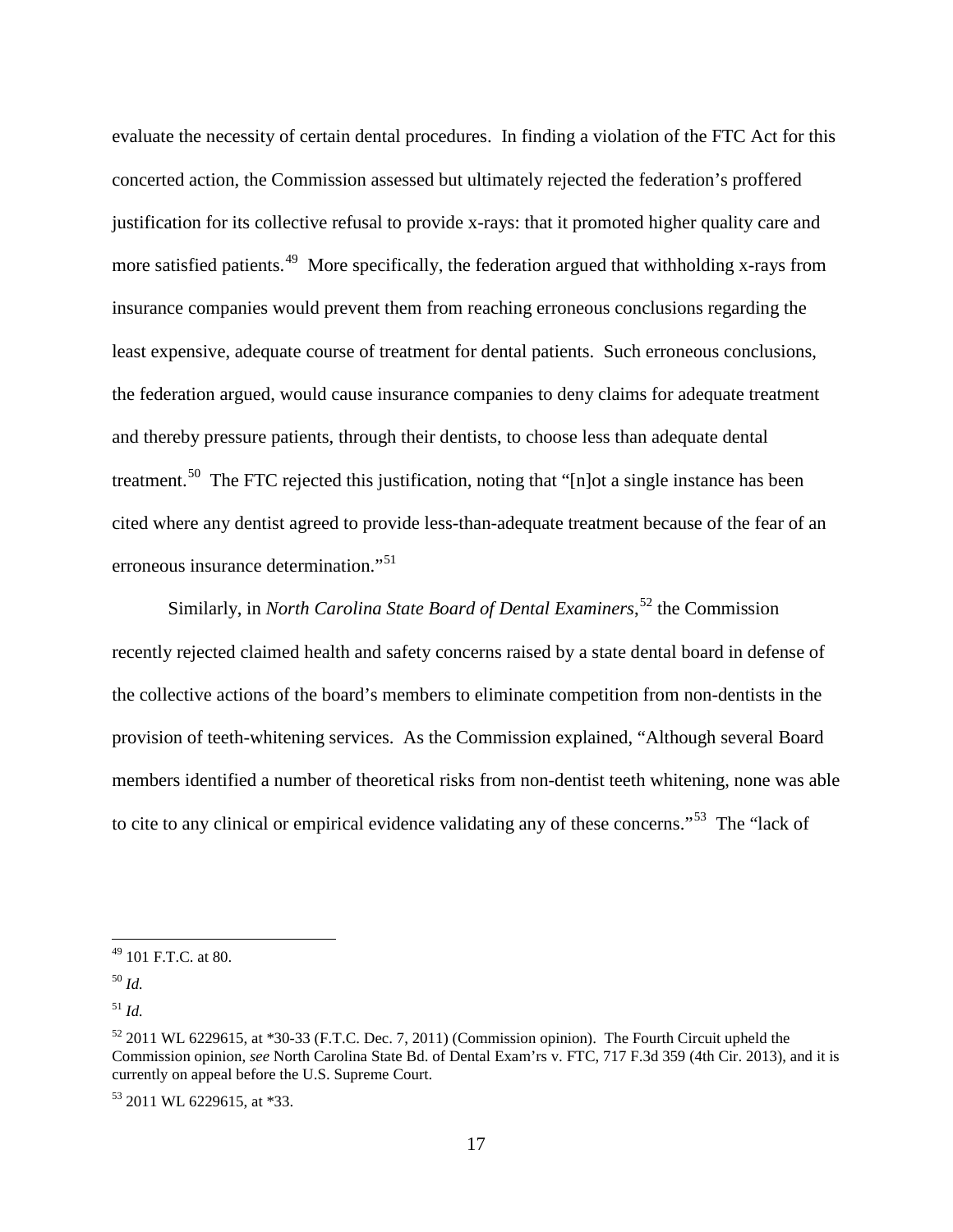contemporaneous evidence that the challenged conduct was motivated by health or safety concerns" reinforced the Commission's decision to reject the Board's public safety defense.<sup>[54](#page-17-0)</sup>

# **3. Assessing Consumer Protection Justifications for Proposed Laws or Regulations in our Competition Advocacy**

The FTC's consumer protection experience also informs the competition mission in our pursuit of competition advocacy – that is, the program with which the agency comments on the potential for adverse competitive effects that may result from proposed laws or regulations. In many cases, such laws or regulations are justified in terms of consumer protections that their proponents argue are necessary. In our advocacy comments, we routinely argue that, while the policymakers may have legitimate consumer protection concerns, the laws or regulations under consideration sweep much more broadly than necessary to effectuate any legitimate consumer protection measures. Following are examples of such advocacy.

*Attorney Advertising*. Based on our experience in pursuing unfair or deceptive advertising, the FTC has filed several advocacy comments with state legislators and amicus briefs with state courts addressing the adverse impact on competition for legal services that can result from unnecessary restrictions on the ability of attorneys to advertise their services.<sup>[55](#page-17-1)</sup> In these advocacies, the Commission and its staff have taken the position that, while unfair or deceptive advertising by lawyers should be prohibited, consumers do not benefit from the imposition of overly broad restrictions that prevent the communication of truthful and non-

<span id="page-17-0"></span> <sup>54</sup> *Id.*

<span id="page-17-1"></span><sup>55</sup> *See, e.g.*, FTC Staff Letter to the Supreme Court of Tennessee Concerning Proposed Amendments to the Tennessee Rules of Professional Conduct Relating to Attorney Advertising (Jan. 2013), *available at* [http://www.ftc.gov/sites/default/files/documents/advocacy\\_documents/ftc-staff-letter-supreme-court-tennessee](http://www.ftc.gov/sites/default/files/documents/advocacy_documents/ftc-staff-letter-supreme-court-tennessee-concerning-proposed-amendments-tennessee-rules-professional/130125tennesseadvertisingletter.pdf)[concerning-proposed-amendments-tennessee-rules-professional/130125tennesseadvertisingletter.pdf;](http://www.ftc.gov/sites/default/files/documents/advocacy_documents/ftc-staff-letter-supreme-court-tennessee-concerning-proposed-amendments-tennessee-rules-professional/130125tennesseadvertisingletter.pdf) Brief of the Fed. Trade Comm'n as Amicus Curiae, In the Matter of the Petition for Review of Committee on Attorney Advertising Opinion 39, Docket No. 60,003 (N.J. May 8, 2007), *available at* [http://www.ftc.gov/sites/default/files/documents/amicus\\_briefs/re-petition-review-committee-attorney-advertising](http://www.ftc.gov/sites/default/files/documents/amicus_briefs/re-petition-review-committee-attorney-advertising-opinion-39/v070003opinion39.pdf)[opinion-39/v070003opinion39.pdf.](http://www.ftc.gov/sites/default/files/documents/amicus_briefs/re-petition-review-committee-attorney-advertising-opinion-39/v070003opinion39.pdf)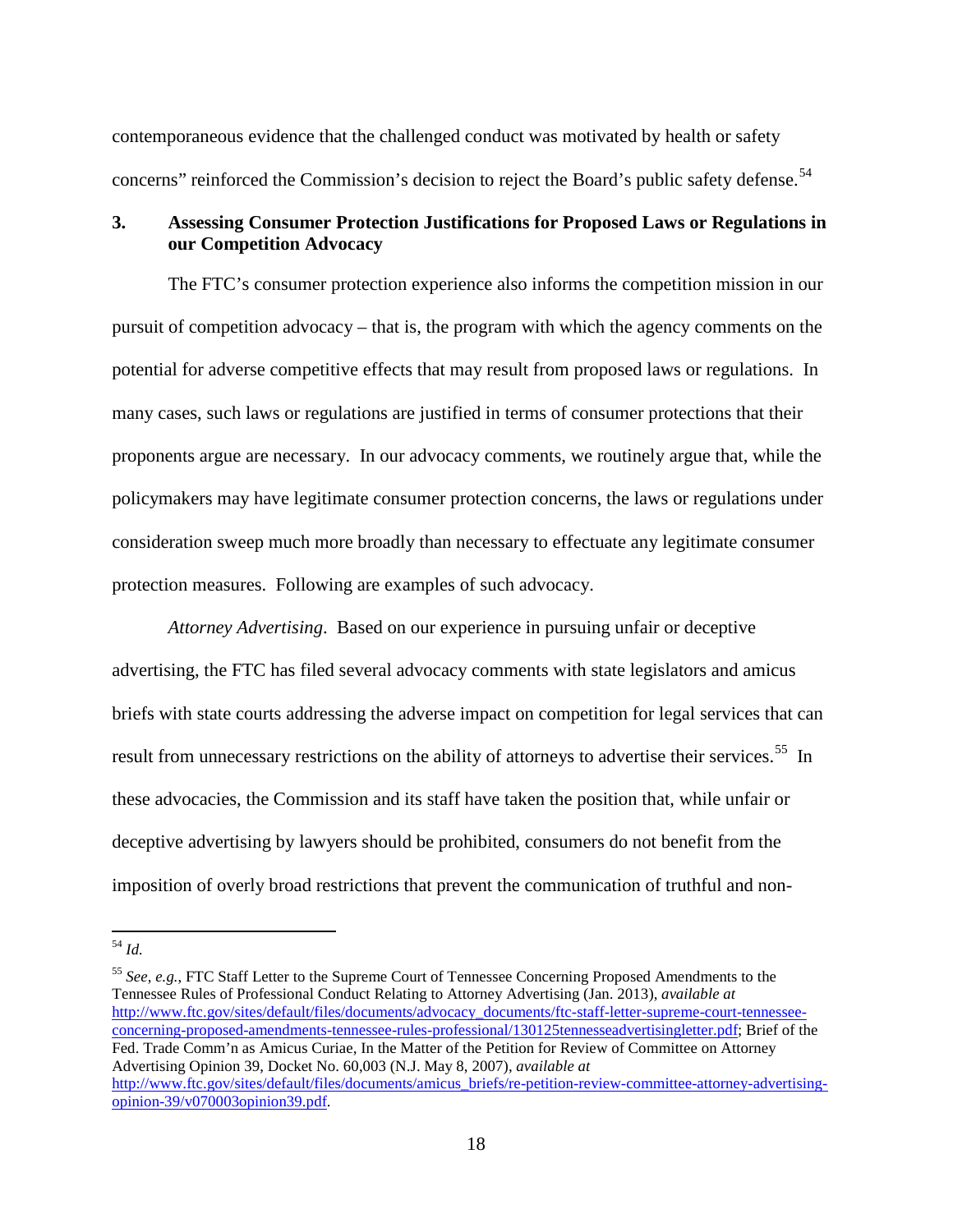misleading information that some consumers value. Rather, these restrictions are likely to inhibit competition, frustrate informed consumer choice, and potentially lead to higher prices and decreased scope of, or access to, legal services.

*Funeral Caskets*. Based on our experience in promulgating and enforcing the Funeral Industry Practices Rule (Funeral Rule)<sup>[56](#page-18-0)</sup> – a consumer protection rule aimed at deterring deceptive or unfair practices – the FTC and its staff have filed several advocacy comments with state legislators and amicus briefs with federal courts as part of our efforts to increase competition in the area of funeral products and services.<sup>[57](#page-18-1)</sup> For example, FTC advocacies have opposed laws that prohibit persons other than licensed funeral directors from selling caskets used in burials on the grounds that competition from independent casket vendors can provide consumers with more choices and lower prices and that such prohibitions are inconsistent with the Funeral Rule's objectives of protecting consumers by facilitating informed consumer choice and promoting competition.<sup>[58](#page-18-2)</sup>

Our competition advocacy is particularly effective when we are able to combine our consumer protection expertise with data and information developed through our unique research tools.

<span id="page-18-1"></span><sup>57</sup> *See, e.g.*, FTC Staff Comment to the Hon. Joanne C. Benson Concerning Maryland H.B. 795 Regarding Corporate Ownership of Funeral Homes (Apr. 2004), *available at* [http://www.ftc.gov/sites/default/files/documents/advocacy\\_documents/ftc-staff-comment-honorable-joanne](http://www.ftc.gov/sites/default/files/documents/advocacy_documents/ftc-staff-comment-honorable-joanne-c.benson-concerning-maryland-h.b.795-regarding-corporate-ownership-funeral-homes/0404mdfuneralhomes.pdf)[c.benson-concerning-maryland-h.b.795-regarding-corporate-ownership-funeral-homes/0404mdfuneralhomes.pdf.](http://www.ftc.gov/sites/default/files/documents/advocacy_documents/ftc-staff-comment-honorable-joanne-c.benson-concerning-maryland-h.b.795-regarding-corporate-ownership-funeral-homes/0404mdfuneralhomes.pdf)

<span id="page-18-0"></span><sup>&</sup>lt;sup>56</sup> 47 Fed. Reg. 42260 (1982). Among other things, the Funeral Industry Practices Rule mandates that, at the outset of discussions on funeral arrangements, funeral providers disclose itemized prices for funeral goods and services to provide consumers the information they need to comparison shop for such goods and services.

<span id="page-18-2"></span><sup>58</sup> *See, e.g.*, Amicus Curiae Brief on Behalf of the U.S. Fed. Trade Comm'n at 9-16, St. Joseph Abbey v. Castille, No. 11-30756 (5th Cir. Dec. 16, 2011), *available at* [http://www.ftc.gov/sites/default/files/documents/amicus\\_briefs/st.joseph-abbey-et-al.v.castille-et](http://www.ftc.gov/sites/default/files/documents/amicus_briefs/st.joseph-abbey-et-al.v.castille-et-al./111216stjosephamicusbrief.pdf)[al./111216stjosephamicusbrief.pdf.](http://www.ftc.gov/sites/default/files/documents/amicus_briefs/st.joseph-abbey-et-al.v.castille-et-al./111216stjosephamicusbrief.pdf)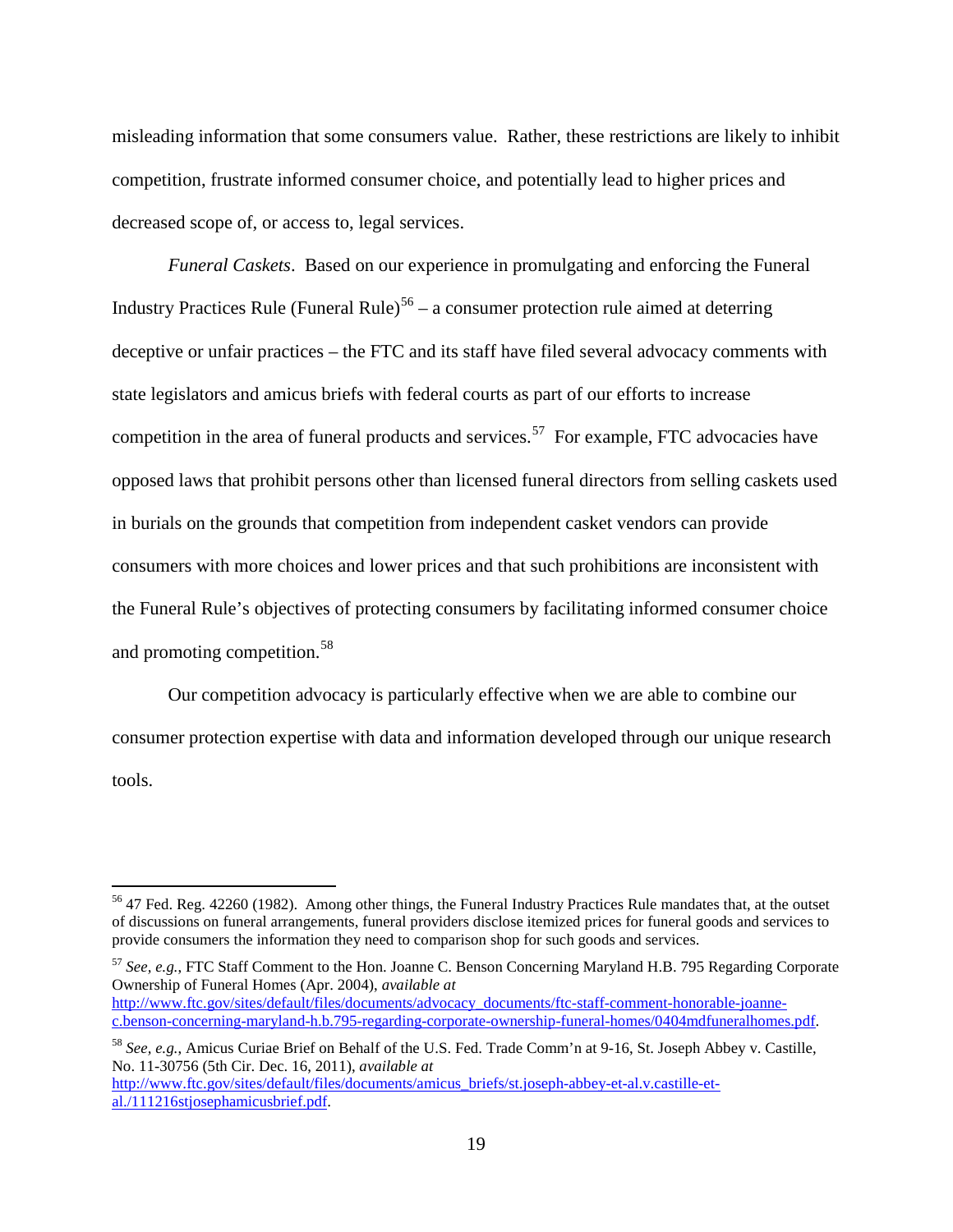*Optometry*. The FTC has vast consumer protection experience in the area of optical goods, where it enforces the so-called Eyeglass Rule<sup>[59](#page-19-0)</sup> and the Contact Lens Rule, <sup>[60](#page-19-1)</sup> which require, among other things, the portability of eyeglass and contact lens prescriptions, respectively. In addition, FTC staff issued a report in 2004 on barriers to e-commerce in the contact lens area.<sup>61</sup> Based on our consumer protection experience and the findings in the 2004 report, the FTC has filed several advocacy comments with state legislators addressing restrictions on the online sale of contact lenses.<sup>[62](#page-19-3)</sup> Those comments have argued, among other things, that the costs of additional licensing and registration restrictions imposed on out-of-state and Internet vendors by some proposed regulations do not appear to be justified by countervailing consumer protection benefits, particularly because existing federal and state regulatory requirements already address the primary health and safety concerns at issue.<sup>[63](#page-19-4)</sup>

*Mortgage Disclosures*. The FTC, including in particular its Bureau of Economics, also has conducted research in the area of consumer disclosures in the context of home mortgages.<sup>64</sup> This research served as the basis for an advocacy the FTC submitted to another federal agency, the Department of Housing and Urban Development (HUD) in 2008, addressing a proposed rule

<span id="page-19-3"></span><sup>62</sup> *See, e.g.*, FTC Staff Comment Before the North Carolina State Board of Opticians Concerning Proposed Regulations for Optical Goods and Optical Goods Businesses (Jan. 2011), *available at* [http://www.ftc.gov/policy/policy-actions/advocacy-filings/2011/01/ftc-staff-comment-north-carolina-state-board.](http://www.ftc.gov/policy/policy-actions/advocacy-filings/2011/01/ftc-staff-comment-north-carolina-state-board)

<span id="page-19-0"></span> <sup>59</sup> Ophthalmic Practices Rules, 16 C.F.R. § 456.

<span id="page-19-1"></span> $60$  16 C.F.R. § 315.

<span id="page-19-2"></span><sup>61</sup> FED. TRADE COMM'N STAFF, POSSIBLE BARRIERS TO E-COMMERCE: CONTACT LENSES (Mar. 2004), *available at* [http://www.ftc.gov/policy/policy-actions/advocacy-filings/2004/03/possible-anticompetitive-barriers-e-commerce](http://www.ftc.gov/policy/policy-actions/advocacy-filings/2004/03/possible-anticompetitive-barriers-e-commerce-contact)[contact.](http://www.ftc.gov/policy/policy-actions/advocacy-filings/2004/03/possible-anticompetitive-barriers-e-commerce-contact)

<span id="page-19-4"></span><sup>63</sup> *See, e.g.*, *id.* at 15-16.

<span id="page-19-5"></span><sup>64</sup> *See, e.g.*, FTC, BUREAU OF ECONOMICS STAFF REPORT, JAMES M. LACKO & JANIS K. PAPPALARDO, IMPROVING CONSUMER MORTGAGE DISCLOSURES: AN EMPIRICAL ASSESSMENT OF CURRENT AND PROTOTYPE DISCLOSURE FORMS (2007), *available at* [http://www.ftc.gov/reports/improving-consumer-mortgage-disclosures-empirical](http://www.ftc.gov/reports/improving-consumer-mortgage-disclosures-empirical-assessment-current-prototype-disclosure)[assessment-current-prototype-disclosure;](http://www.ftc.gov/reports/improving-consumer-mortgage-disclosures-empirical-assessment-current-prototype-disclosure) FTC, BUREAU OF ECONOMICS STAFF REPORT, JAMES M. LACKO & JANIS K. PAPPALARDO, THE EFFECT OF MORTGAGE BROKER COMPENSATION DISCLOSURES ON CONSUMERS AND COMPETITION: A CONTROLLED EXPERIMENT (2004), *available at* [http://www.ftc.gov/reports/effect-mortgage-broker](http://www.ftc.gov/reports/effect-mortgage-broker-compensation-disclosures-consumers-competition-controlled-experiment)[compensation-disclosures-consumers-competition-controlled-experiment.](http://www.ftc.gov/reports/effect-mortgage-broker-compensation-disclosures-consumers-competition-controlled-experiment)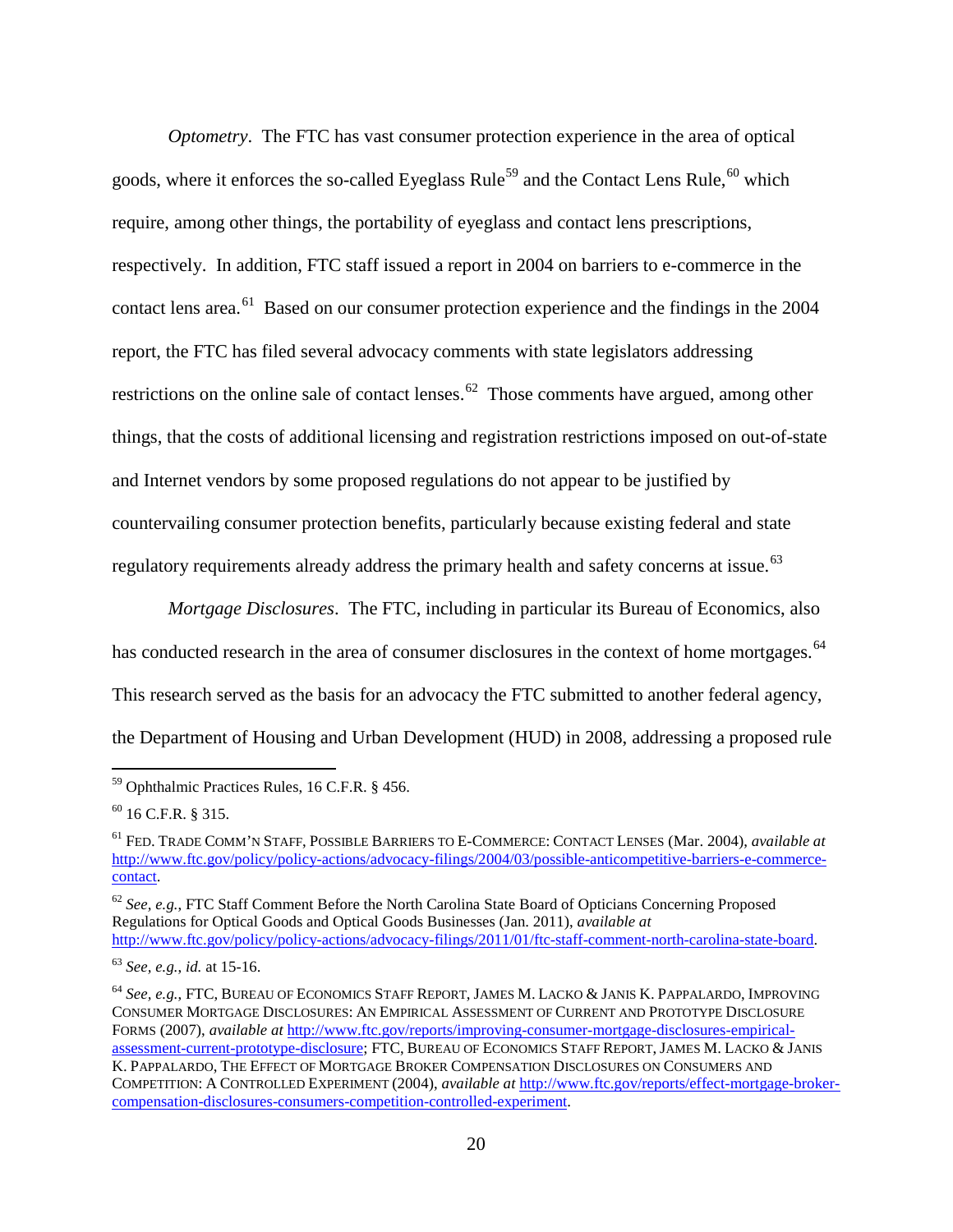involving mortgage settlement disclosures.<sup>65</sup> Although the advocacy expressed support for HUD's goals of improving consumer understanding of the cost and terms of mortgage loans and making mortgage shopping easier, it also expressed concerns that requiring the disclosure of compensation received by certain loan originators (but not others) may have adverse effects on market efficiency and competition. In other words, focusing the consumers' attention on the compensation received by mortgage originators, rather than on the actual costs paid by consumers, might distort consumer choice away from providers that often charge the lowest prices, leading to less efficient, rather than more efficient, market outcomes.<sup>[66](#page-20-1)</sup>

#### **B. Other Potential Benefits Flowing from a Dual Mission**

In addition to the benefits discussed above, a dual mission is likely to yield several additional gains in agency performance. First, with a dual mission, an agency may benefit from exposure to specific markets and industries in one mission that the agency subsequently faces in the other mission.<sup>[67](#page-20-2)</sup> That market-specific learning can be beneficial in assessing dynamics such as the operation of anticompetitive effects or consumer reactions to information asymmetries in the marketplace.

Second, having a dual mission may provide an agency with the ability to more effectively address industry-wide issues that implicate both competition and consumer protection

<span id="page-20-0"></span> 65 *See* Comments of the Staff of the Bureau of Consumer Protection, the Bureau of Economics, and the Office of Policy Planning of the Federal Trade Commission before the U.S. Department of Housing and Urban Development, in the Matter of Request for Comment on Proposed Amendments to the Regulations Implementing the Real Estate Settlement Procedures Act, Docket NO. FR-5180-P-01 (June 11, 2008), *available at* [http://www.ftc.gov/policy/policy-actions/advocacy-filings/2008/06/ftc-staff-comment-department-housing-and](http://www.ftc.gov/policy/policy-actions/advocacy-filings/2008/06/ftc-staff-comment-department-housing-and-urban)[urban.](http://www.ftc.gov/policy/policy-actions/advocacy-filings/2008/06/ftc-staff-comment-department-housing-and-urban)

<span id="page-20-1"></span><sup>66</sup> *Id.* at 19-20.

<span id="page-20-2"></span><sup>67</sup> *See, e.g.*, OECD Policy Roundtable, *supra* note [22,](#page-6-0) at 31-32.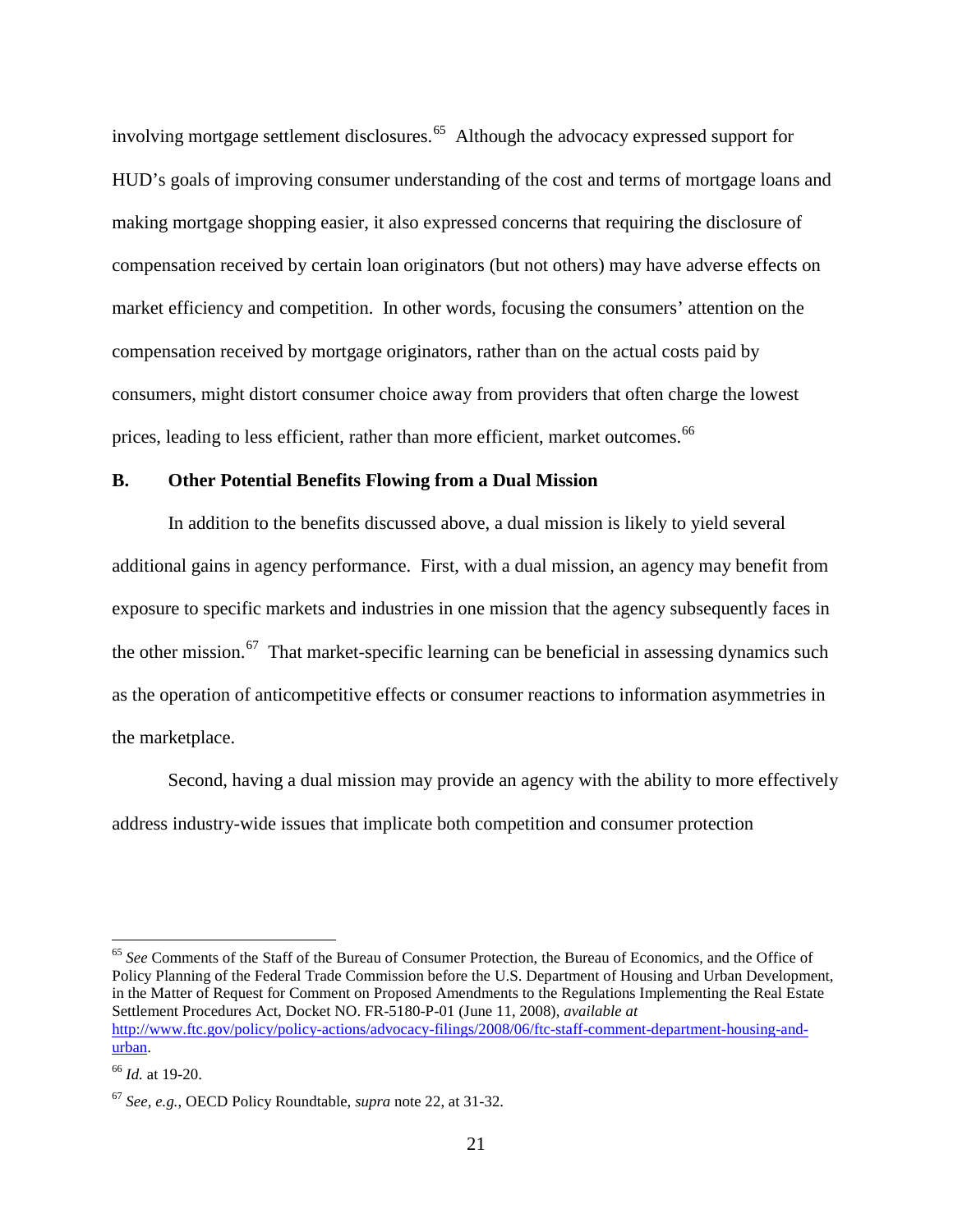<span id="page-21-3"></span>concerns. [68](#page-21-0) This can be useful in both determining liability for a competition or consumer protection violation and fashioning an appropriate and effective remedy.

Third, for a dual-mission agency, there may be synergies in gaining political support and buy-in from other stakeholders for each mission. That is, having both missions in a single agency may improve public accountability and support for both missions.<sup>[69](#page-21-1)</sup>

Fourth, a dual mission likely yields administrative efficiency, including economies of scope in the monitoring, developing, and sharing of expertise across the two disciplines,  $\frac{70}{9}$  $\frac{70}{9}$  $\frac{70}{9}$  as well as savings from the shared use of back-office and other functions, such as the general counsel's office, human resources, and other agency-wide support departments.

# **IV. Limits to Integration of Competition and Consumer Protection Missions**

Notwithstanding the many benefits that can be obtained from integration of the two complementary disciplines of competition and consumer protection, there are limits to such integration. This section discusses both substantive and non-substantive downsides that may result from this type of integration.

<span id="page-21-0"></span> <sup>68</sup> *See, e.g.*, Cseres, *supra* note [42,](#page-14-3) at 32 (discussing agencies' experiences in reviewing market failures "with a combined policy look"); William E. Kovacic & David A. Hyman, *Competition Agencies with Complex Policy Portfolios: Divide or Conquer?*, at 38 (GW Law Faculty Publications & Other Works, Paper 631, 2013), *available at* [http://scholarship.law.gwu.edu/cgi/viewcontent.cgi?article=1779&context=faculty\\_publications](http://scholarship.law.gwu.edu/cgi/viewcontent.cgi?article=1779&context=faculty_publications) ("A unity of functions might put an agency in a better position to identify the source of market failures more accurately and proscribe superior cures that involve an optimal mix of regulatory strategies.").

<span id="page-21-1"></span><sup>69</sup> *See, e.g.*, Cseres, *supra* note [42,](#page-14-3) at 35; OECD Policy Roundtable, *supra* note [22,](#page-6-0) at 33; Spencer Weber Waller, *In Search of Economic Justice: Considering Competition and Consumer Protection Law*, 36 LOY. U. CHI. L.J. 631, 638 (2005) ("[M]ost importantly, the opportunity exists to engage the public and articulate the benefits of both bodies of law in common sense terms to rally support for a more competitive and consumer friendly economy.").

<span id="page-21-2"></span><sup>70</sup> *See, e.g.*, Cseres, *supra* note [42,](#page-14-3) at 33.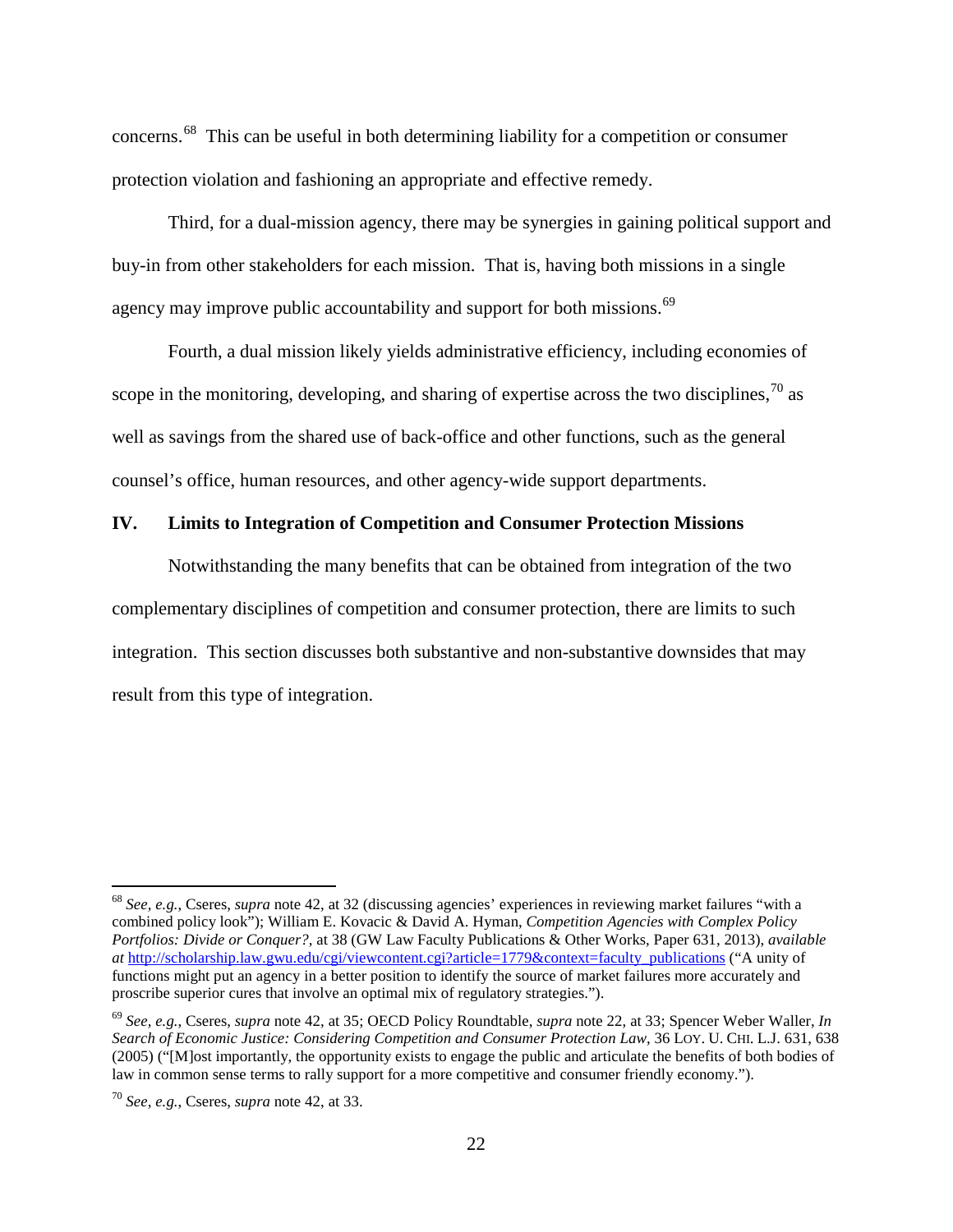# **A. Inappropriate Injection of Consumer Protection Considerations into Competition Analysis**

A prime example of the hazards of inappropriate integration is reflected in the recent push to take into account privacy considerations in competition analysis. Some have proposed that we expand the competition laws to address possible impacts on individual privacy.<sup>71</sup> For instance, they may argue that the FTC should evaluate a merger of Internet advertising firms in part by considering whether combining the companies' customer databases could change the merged companies' incentives to violate consumer privacy.<sup>[72](#page-22-1)</sup> This would be a mistake for several reasons and could risk weakening our competition regime for almost no meaningful gain. Instead, the right approach to privacy recognizes that competition law and consumer protection law are complements, not substitutes.

The evolution of these two distinct but complementary bodies of law reflects a consensus in the United States about the limits of our competition laws. They are not designed to address conduct that may be unjust or immoral, unless it also happens to harm competition. American competition law enforcement objectives are and for a long time have been primarily focused on economic efficiency, whereas its consumer protection goals are and have always been focused on harm to individuals. Introducing non-competition factors like privacy into competition analysis

<span id="page-22-0"></span> <sup>71</sup> *See, e.g.*, Pamela Jones Harbour, Dissenting Statement, Google/DoubleClick, FTC File No. 071-0170, at 10 (2007), *available at* [http://www.ftc.gov/public-statements/2007/12/dissenting-statement-commissioner-harbour](http://www.ftc.gov/public-statements/2007/12/dissenting-statement-commissioner-harbour-matter-googledoubleclick)[matter-googledoubleclick](http://www.ftc.gov/public-statements/2007/12/dissenting-statement-commissioner-harbour-matter-googledoubleclick) ("I have considered (and continue to consider) various theories that might make privacy 'cognizable' under the antitrust laws, and thus would have enabled the Commission to reach the privacy issues as part of its antitrust analysis of the transaction.").

<span id="page-22-1"></span><sup>72</sup> *See, e.g.*, EPIC, Complaint and Request for Injunction, Google/DoubleClick, at 10 (Apr. 20, 2007), *available at* [http://epic.org/privacy/ftc/google/epic\\_complaint.pdf.](http://epic.org/privacy/ftc/google/epic_complaint.pdf) ("Google's proposed acquisition of DoubleClick will give one company access to more information about the Internet activities of consumers than any other company in the world. Moreover, Google will operate with virtually no legal obligation to ensure the privacy, security, and accuracy of the personal data that it collects. At this time, there is simply no consumer privacy issue more pressing for the Commission to consider than Google's plan to combine the search histories and web site visit records of Internet users.").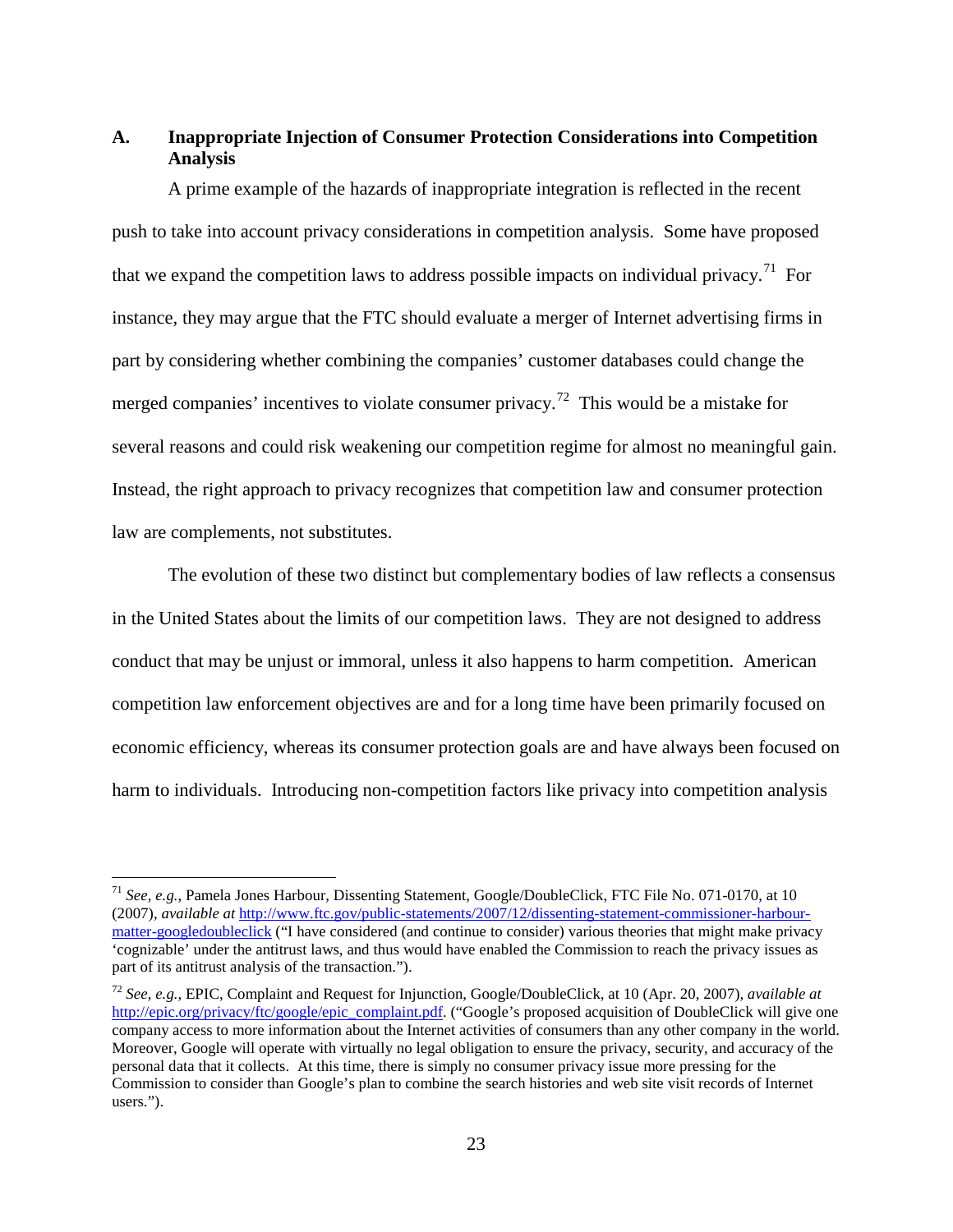would allow the FTC and other competition enforcers to embark on consideration of social mores and political issues without any meaningful limiting principles.

The FTC has already faced the question of whether it can use privacy concerns unrelated to competitive concerns as a factor in its competition analysis. In 2007, the Commission reviewed Google's acquisition of DoubleClick and considered whether privacy could be a factor in a merger analysis. Several groups submitted comments to the Commission arguing that the transaction should be blocked because "the combination of [the parties'] respective data sets of consumer information could be exploited in a way that threatens consumers' privacy."<sup>[73](#page-23-0)</sup> The Commission noted that, although it takes consumer privacy issues seriously, it would not act on these grounds. The majority statement concluded that "the sole purpose of federal antitrust review of mergers and acquisitions is to identify and remedy transactions that harm competition. Not only does the Commission lack legal authority to require conditions to this merger that do not relate to antitrust, regulating the privacy requirements of just one company could pose a serious detriment to competition in this vast and rapidly evolving industry.<sup> $74$ </sup> Thus, the Commission allowed the transaction to proceed without challenge.

This is not to say that privacy and competition can never intersect. In its consideration of the Google/DoubleClick merger, the FTC left the door open to examine privacy to the extent that it is a non-price attribute of competition. Where privacy, or the treatment of consumer data, represents a means of competition, it should be included in a competition analysis. While there appeared to be no evidence of a privacy dimension of competition in the Google/DoubleClick transaction, we are seeing more examples of that type of competition in the market today.

<span id="page-23-0"></span><sup>&</sup>lt;sup>73</sup> Statement of the Federal Trade Commission Concerning Google/DoubleClick, FTC File No. 071-0170, at 2 (Dec. 20, 2007), *available at* [http://www.ftc.gov/public-statements/2007/12/statement-federal-trade-commission](http://www.ftc.gov/public-statements/2007/12/statement-federal-trade-commission-concerning-googledoubleclick)[concerning-googledoubleclick.](http://www.ftc.gov/public-statements/2007/12/statement-federal-trade-commission-concerning-googledoubleclick)

<span id="page-23-1"></span><sup>74</sup> *Id.*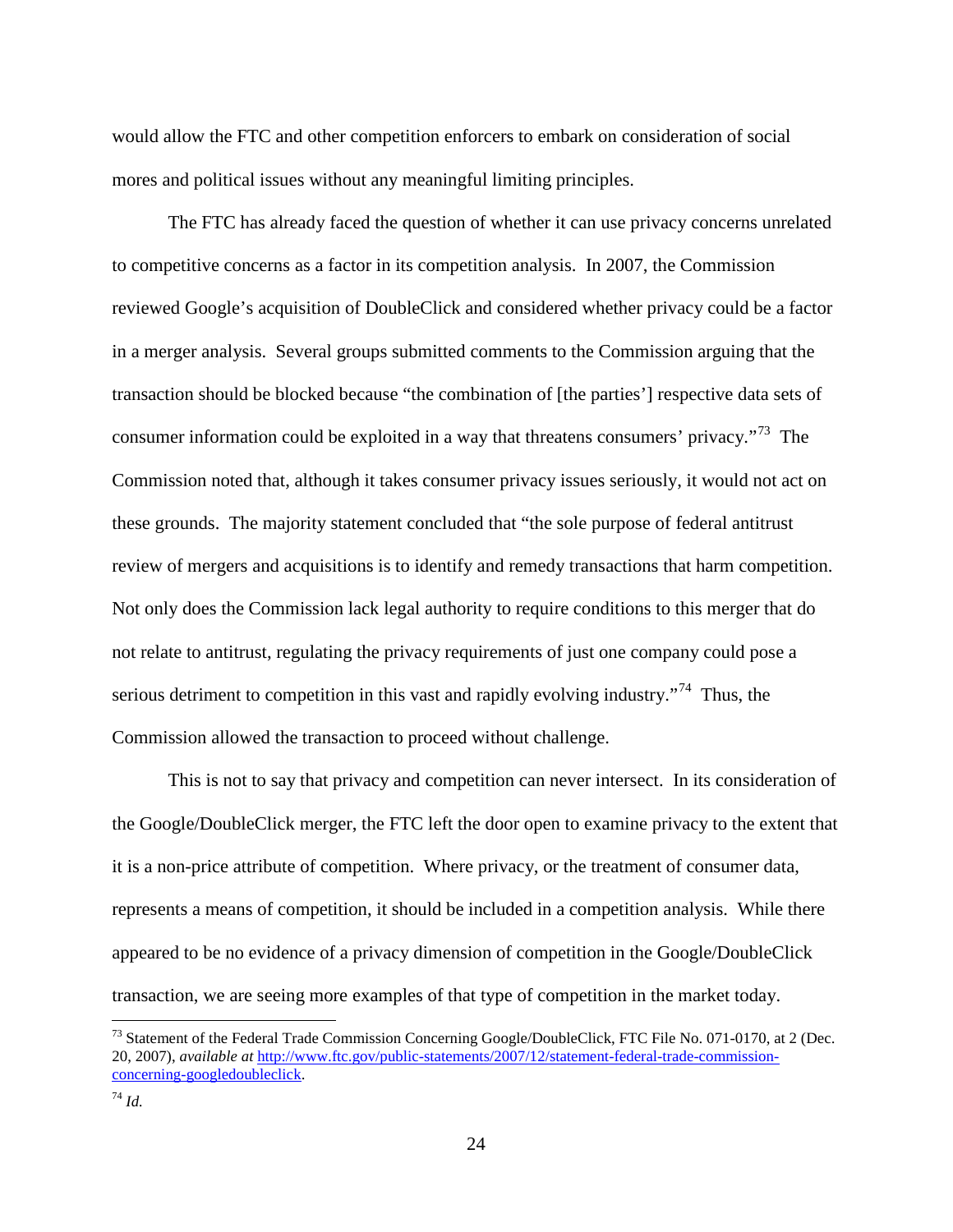#### **B. Blurring the Lines between Competition and Consumer Protection**

In some cases, the FTC has blurred the line between competition and consumer protection – with respect to both the alleged violation and the remedy sought by the agency – to the potential detriment of effective and transparent enforcement in both areas. This blurring of the lines, while in some sense an integration of competition and consumer protection principles, is more accurately viewed as an improper and unhelpful muddying of the two disciplines.

In the FTC's complaint against Negotiated Data Solutions LLC (N-Data), filed in connection with the settlement of that matter, the FTC alleged that N-Data had violated both the competition and the consumer protection prongs of Section 5 of the FTC Act by reneging on a commitment to license intellectual property.<sup>[75](#page-24-0)</sup> Then-Commissioner Kovacic dissented from the *N-Data* consent in part due to his concerns that the Commission neither explained why it endorsed separate unfair method of competition and unfair act or practice claims nor integrated these two theories of liability.<sup>76</sup> Kovacic further explained, "More generally, it seems that the Commission's view of unfairness would permit the FTC in the future to plead all of what would have been seen as competition-related infringements as constituting unfair acts or practices."<sup>[77](#page-24-2)</sup>

I raised similar concerns in dissenting from the Commission's consent agreement with Google Inc. and its Motorola Mobility LLC subsidiary settling charges that the respondents violated Section 5 of the FTC Act by pursuing injunctions against allegedly willing licensees of

<span id="page-24-1"></span><sup>76</sup> *See* Negotiated Data Solutions LLC, FTC File No. 051-0094, Dissenting Statement of Commissioner William E. Kovacic, at 2-3 (Jan. 23, 2008), *available at* [http://www.ftc.gov/sites/default/files/documents/cases/2008/01/080122kovacic.pdf.](http://www.ftc.gov/sites/default/files/documents/cases/2008/01/080122kovacic.pdf)

<span id="page-24-0"></span> <sup>75</sup> *See* Negotiated Data Solutions LLC, FTC File No. 051-0094, Complaint ¶¶ 38-39 (Jan. 23, 2008), *available at* [http://www.ftc.gov/sites/default/files/documents/cases/2008/01/080122complaint.pdf.](http://www.ftc.gov/sites/default/files/documents/cases/2008/01/080122complaint.pdf)

<span id="page-24-2"></span><sup>77</sup> *Id.* at 3. *See also* Jonathan E. Nuechterlein, *Antitrust Oversight of an Antitrust Dispute: An Institutional Perspective on the Net Neutrality Debate*, 7 J. TELECOMM. & HIGH TECH. L. 19, 65 n.138 (2009) ("The FTC has been occasionally accused of blurring the lines between antitrust and consumer-protection principles to create hybrid, interventionist policies with no solid grounding in either antitrust law or consumer protection norms--a concern now heightened by the FTC's broad construction of its Section 5 authority in the N-Data case.").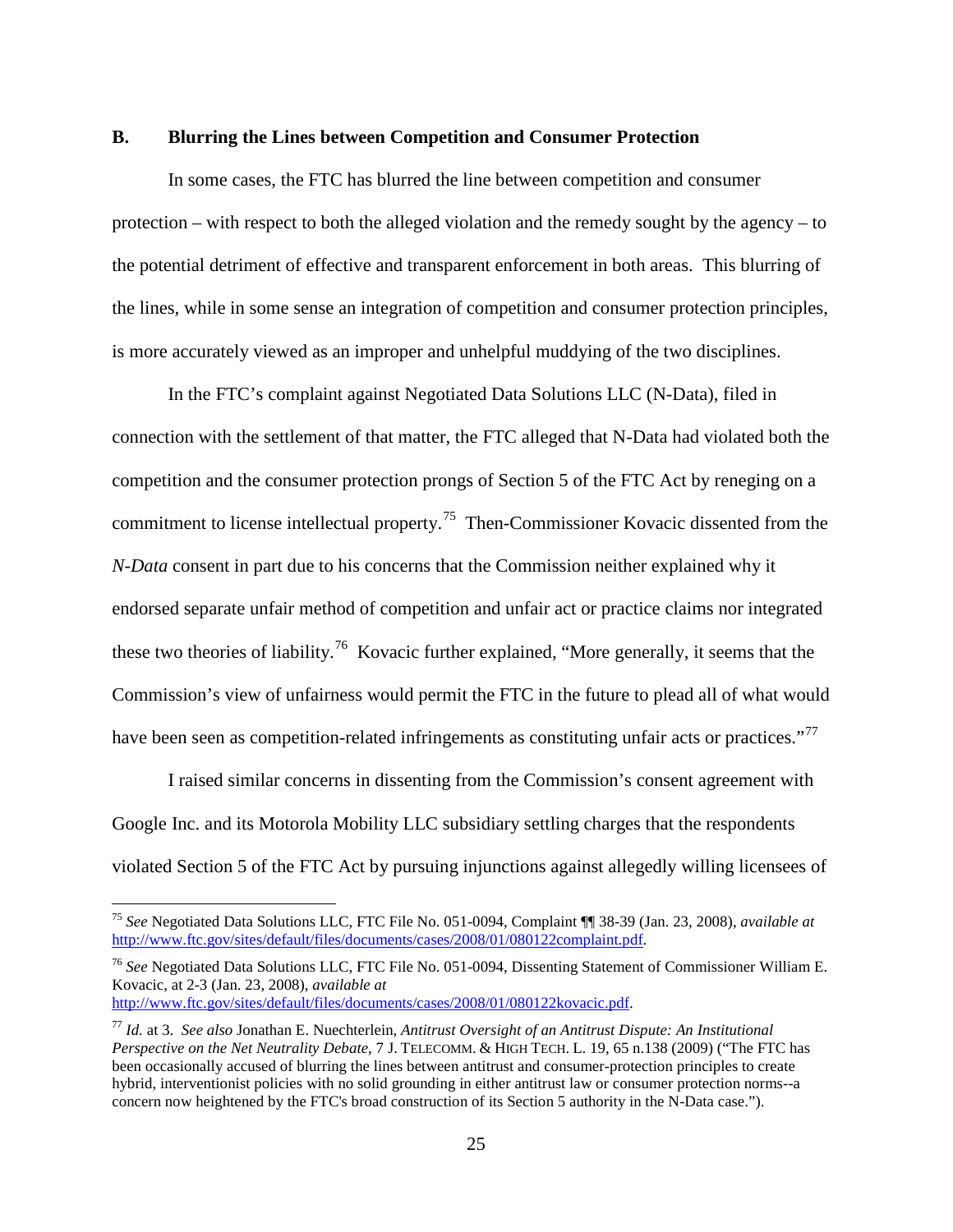<span id="page-25-0"></span>standard-essential patents encumbered by commitments to license on reasonable and nondiscriminatory terms.[78](#page-25-1) In *Google/Motorola Mobility*, the Commission alleged that the respondents' conduct was both an unfair method of competition and an unfair act or practice.<sup>79</sup> One of the several concerns I raised in my dissent was that the inclusion of the unfairness count would "sow[] additional seeds of confusion" as to a finding of liability in the area of standard-essential patents and even the statutory basis of such liability.<sup>[80](#page-25-3)</sup>

<span id="page-25-6"></span>A few years earlier, in 2009, the FTC filed a complaint against Intel Corporation alleging unfair methods of competition, unfairness, and deception violations resulting from a course of conduct by Intel that included allegedly anticompetitive discounting arrangements with original equipment manufacturers and certain misrepresentations concerning its products.<sup>[81](#page-25-4)</sup> In addition to raising the same concerns about alleging both competition and consumer protection violations for the same conduct that the *N-Data* case raised,<sup>[82](#page-25-5)</sup> the contemplated relief identified in the *Intel* complaint also potentially blurred the lines between competition and consumer protection remedies. That relief included a requirement that Intel "correct the deceptive and misleading

<span id="page-25-2"></span><sup>79</sup> *See* Motorola Mobility LLC and Google Inc., FTC File No. 121-0120, Complaint ¶¶ 31-32 (Jan. 3, 2013), *available at* [http://www.ftc.gov/sites/default/files/documents/cases/2013/01/130103googlemotorolacmpt.pdf.](http://www.ftc.gov/sites/default/files/documents/cases/2013/01/130103googlemotorolacmpt.pdf) In finalizing the Decision and Order in this matter, however, the Commission removed the unfair act or practice count from the complaint. *See id.*, Complaint, at 6 (July 24, 2013), *available at* [http://www.ftc.gov/sites/default/files/documents/cases/2013/07/130724googlemotorolacmpt.pdf.](http://www.ftc.gov/sites/default/files/documents/cases/2013/07/130724googlemotorolacmpt.pdf)

<span id="page-25-1"></span> <sup>78</sup> *See* Motorola Mobility LLC and Google Inc., FTC File No. 121-0120, Dissenting Statement of Commissioner Maureen K. Ohlhausen, at 1-2, 4 (Jan. 3, 2013), *available at*

[http://www.ftc.gov/sites/default/files/documents/cases/2013/01/130103googlemotorolaohlhausenstmt.pdf.](http://www.ftc.gov/sites/default/files/documents/cases/2013/01/130103googlemotorolaohlhausenstmt.pdf)

<span id="page-25-3"></span><sup>80</sup> Ohlhausen, *supra* note [78,](#page-25-0) at 2.

<span id="page-25-4"></span><sup>81</sup> *See* Intel Corp., FTC Docket No. C-9341, Complaint (Dec. 16, 2009), *available at* [http://www.ftc.gov/sites/default/files/documents/cases/091216intelcmpt.pdf.](http://www.ftc.gov/sites/default/files/documents/cases/091216intelcmpt.pdf)

<span id="page-25-5"></span><sup>82</sup> The FTC's complaint in *Intel* included 96 paragraphs describing Intel's alleged conduct and then identified all 96 as constituting unfair methods of competition, as well as unfair acts or practices. *Id.* at 17-18. In addition, the complaint averred that the conduct described in paragraphs 56 through 96 also constituted deceptive acts or practices. *Id.* at 17. *See also* Allan L. Shampine, *The Role of Behavioral Economics in Antitrust Analysis*, 27 ANTITRUST 65, 65-66 (Spring 2013) ("The FTC has recently been in the business of blurring the lines between antitrust and consumer protection. . . . [T]he FTC noted that its 2010 settlement with Intel went beyond previous settlements in a number of ways, including requiring greater disclosure of performance data about its own products and restrictions on deceptive statements about competitors' products.").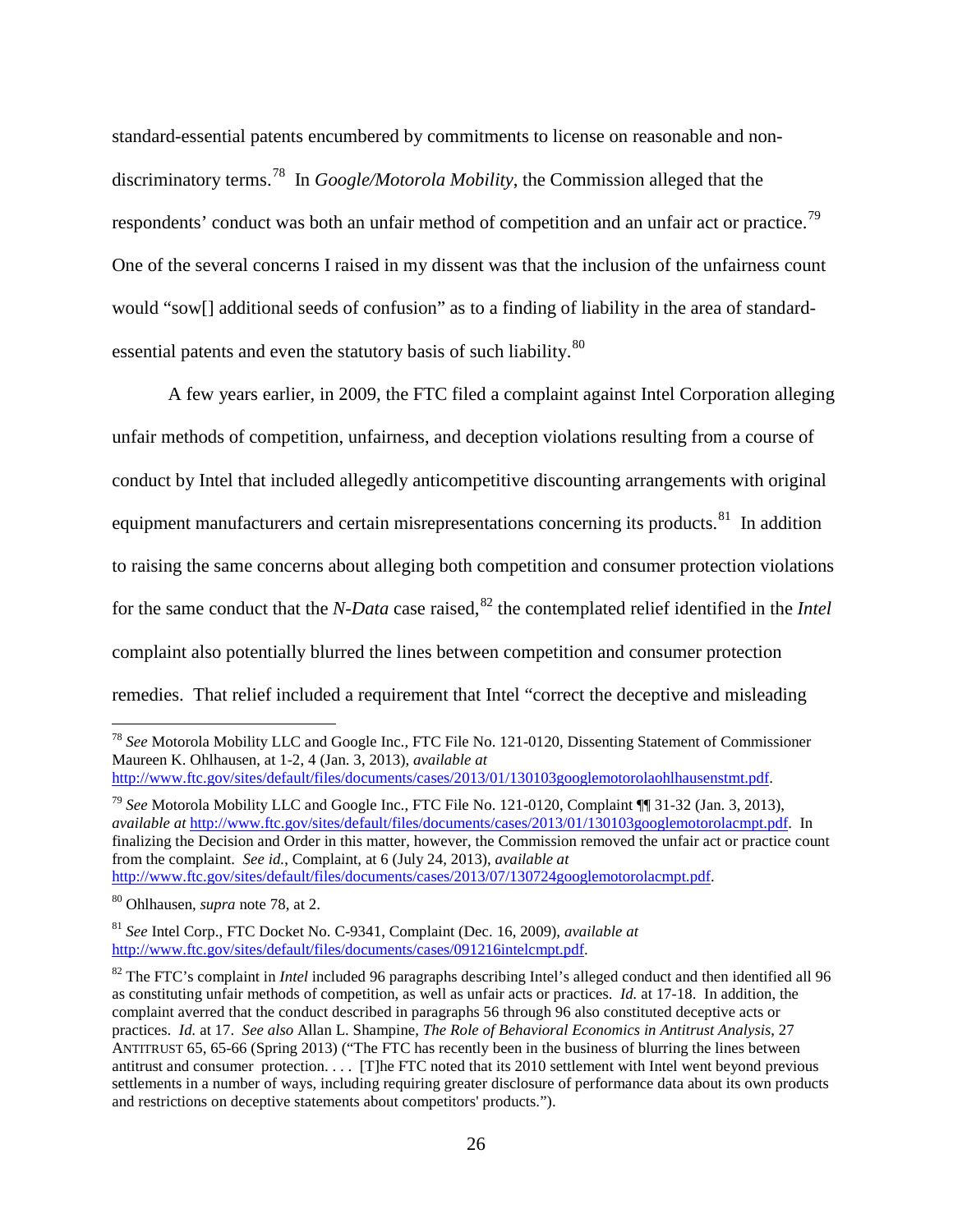statements and omissions it has made in the past."<sup>[83](#page-26-0)</sup> As I explained in an April 2010 article, requiring a company to engage in corrective advertising is a burdensome remedy that the FTC had previously used only sparingly and in unique circumstances, circumstances that did not appear to be found in the *Intel* matter.<sup>84</sup> Although the Commission ultimately settled its case against Intel without imposing a corrective advertising requirement,<sup>[85](#page-26-2)</sup> the initially contemplated relief in this matter presented another example of the pitfalls of conflating competition and consumer protection principles.

# **C. Other Potential Downsides of Integration**

In addition to the substantive concerns I have about the FTC's integration of competition and consumer protection principles in particular cases, commentators have identified several other potential downsides to the integration of these two disciplines in a single agency.<sup>[86](#page-26-3)</sup> One of those downsides is the potential for one mission to dominate the other, to the detriment of the latter.<sup>[87](#page-26-4)</sup> Professor Kovacic provides a potential scenario of particular interest to the FTC – one that involves a sizeable imbalance in resource allocation across the competition and consumer protection missions at the agency. Kovacic asks: "If the FTC moved from a 55/45 split between consumer protection and competition to something like a 65/35 or 70/30 distribution, would the

<span id="page-26-0"></span> <sup>83</sup> *Intel* Complaint, *supra* note [81,](#page-25-6) at 22.

<span id="page-26-1"></span><sup>84</sup> *See* Maureen K. Ohlhausen, *The FTC Complaint against Intel Corporation: Implications for Consumer Protection*, CPI ANTITRUST J. 3-4 (Apr. 2010).

<span id="page-26-2"></span><sup>&</sup>lt;sup>85</sup> In addition to blurring the lines between competition and consumer protection, the complaint and the consent in this matter failed to provide meaningful guidance on which alleged conduct violated Section 2 of the Sherman Act and which conduct violated Section 5 of the FTC Act.

<span id="page-26-3"></span><sup>&</sup>lt;sup>86</sup> Commentators also have identified various practical considerations that may hinder the successful integration of competition and consumer protection into a single agency. *See, e.g.*, Simon Priddis, *"Let Me Not to the Marriage of True Minds Admit Impediments": Competition and Consumer Law in the UK*, 21 ANTITRUST 89, 89 (Summer 2007) ("Notwithstanding the abstract merits of this integrated approach, practical impediments to success remain, not least since competition and consumer protection law arise from sharply contrasting policy perspectives, use different tools to achieve their respective objectives, and historically at least, have measured success in different ways.").

<span id="page-26-4"></span><sup>87</sup> *See, e.g.*, Cseres, *supra* note [42,](#page-14-3) at 24.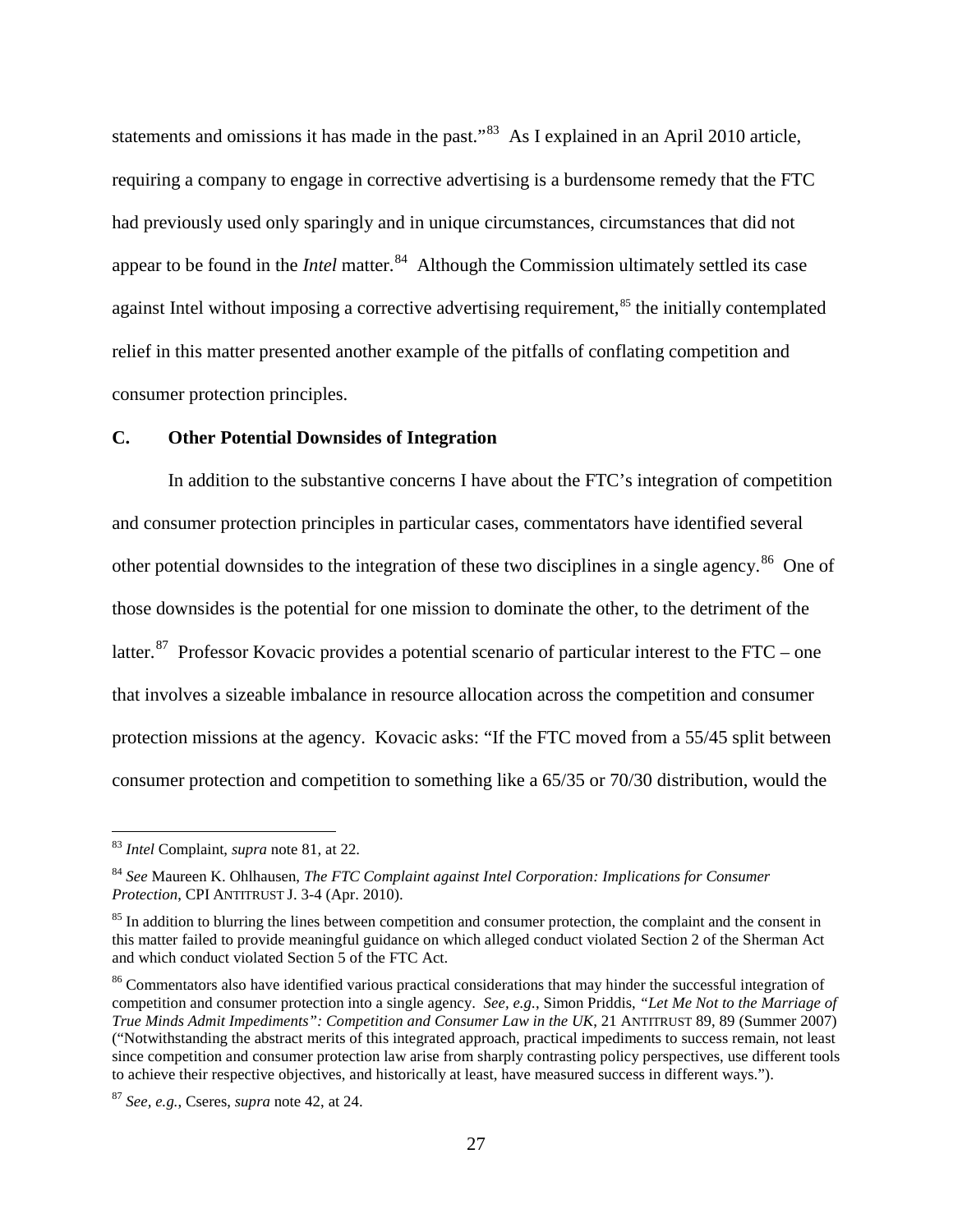wisdom of retaining a competition competence within the FTC, rather than moving the function entirely to the Antitrust Division of the Justice Department, come into question?"<sup>[88](#page-27-0)</sup> The FTC, or any other dual-mission agency, ought to keep this potential outcome in mind as it allocates resources across its two missions.

Another potential concern regarding the integration of competition and consumer protection raised by commentators is that such integration can lead to a lack of clarity of purpose at the agency, which can result in diminished support for the agency's overall mission and efforts.<sup>[89](#page-27-1)</sup> This concern is greater where the disciplines that are integrated in a single agency are inconsistent in their ultimate goals and more in the nature of substitutes than complements. $90$  At the FTC, where competition and consumer protection largely are pursuing the same ultimate goal, this concern should not materialize. The agency, however, should always be mindful of the clarity of its mission and purpose.

 A third downside of integration identified by commentators is the potential for "destructive rivalry" between the competing missions within an agency for prestige, headcount, and budgetary resources.<sup>[91](#page-27-3)</sup> During my tenure at the FTC, the rivalry between the competition and consumer protection missions is much more accurately characterized as healthy than destructive.

Thus, while the FTC ought to remain vigilant to ensure that these downsides to integration do not materialize within the agency, the FTC's performance in the past twenty-five

<span id="page-27-0"></span> <sup>88</sup> Kovacic, *supra* note [68,](#page-21-3) at 48.

<span id="page-27-1"></span><sup>89</sup> *See, e.g.*, Cseres, *supra* note [42,](#page-14-3) at 24.

<span id="page-27-2"></span><sup>90</sup> *See, e.g.*, Kovacic, *supra* not[e 68,](#page-21-3) at 11, 18.

<span id="page-27-3"></span><sup>91</sup> *See, e.g.*, *id.* at 25.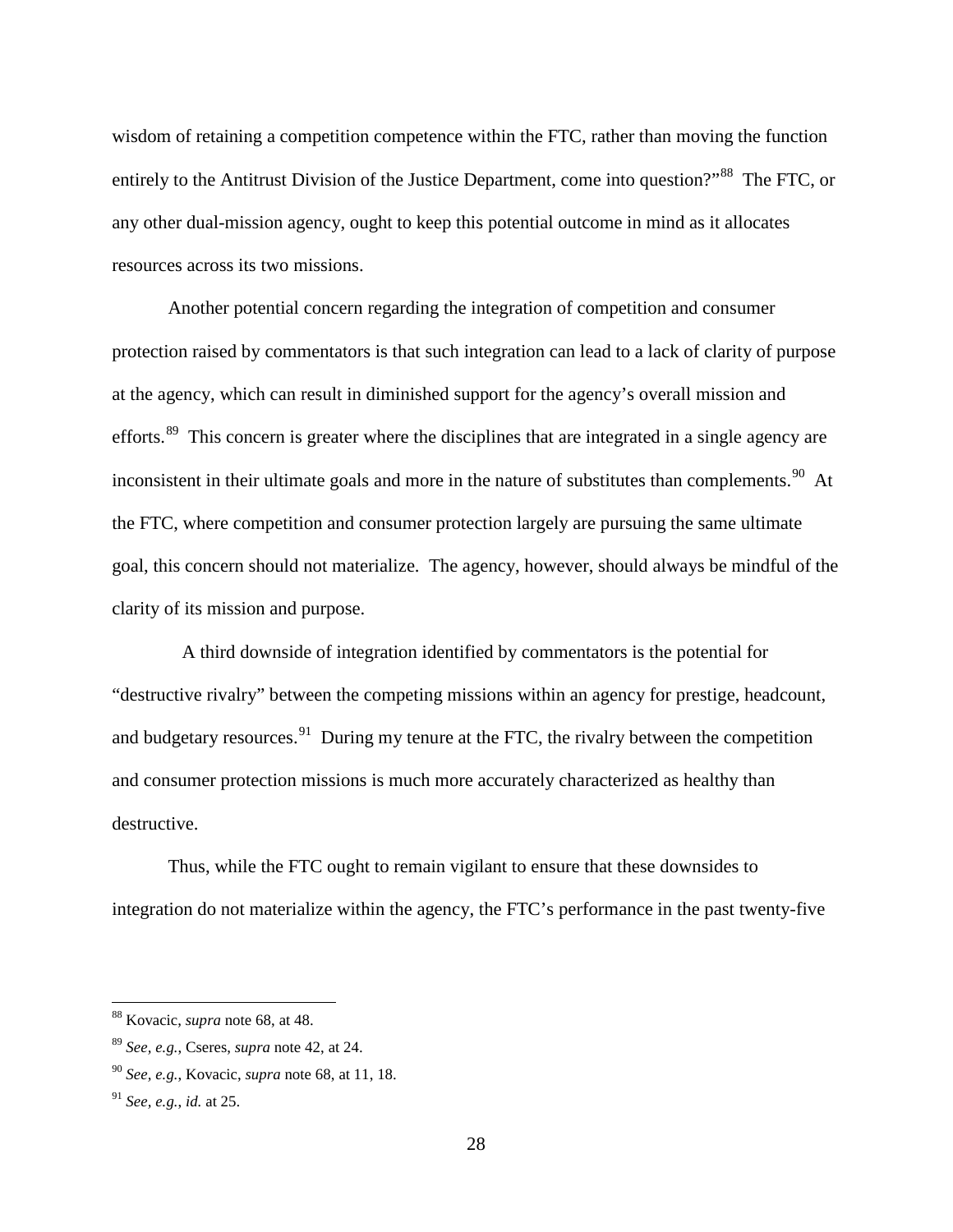or so years leads me to believe that it is unlikely to face these adverse consequences in maintaining its dual mission.

## **V. Recommendations for Optimal Integration of the Two Missions at the FTC**

# **A. Extent of Interaction between the Two Missions**

Before making recommendations for a more optimal integration of the competition and consumer protection missions at the FTC, one must ask several questions about the current extent of integration between these missions. Are the competition and consumer protection personnel operating in two wings of the same house or in two distant  $silos?$ <sup>92</sup> What mechanisms are in place to bridge the gaps between the Bureaus of Competition and Consumer Protection, other than the Commissioners themselves, who of course do not have the luxury of focusing on just one of the missions?

There are several such mechanisms available at the FTC for meaningful interaction across the missions. The Bureau of Economics and economic analysis more generally can and do serve as a bridge between the two bureaus. Both economics and economists ought to play major roles in the agency's pursuit of each mission. Similarly, the FTC's advocacy program, which is overseen by the Office of Policy Planning and which addresses proposed laws or regulations that implicate both competition and consumer protection issues, provides an opportunity for the two bureaus to work together toward a common goal: promoting sound competition and consumer protection policies. The Office of International Affairs, which integrated two previously separate competition and consumer protection offices and which pursues the important goal of international convergence around substantive norms and best

<span id="page-28-0"></span> <sup>92</sup> *See, e.g.*, Paul A. Pautler, *Consumer Protection Policies, Economics, and Interactions with Competition Policy*, 4 COMPETITION POL'Y INT'L 83, 91 n.23 (2008) ("Other than being inanimate, the winged house is not a bad analogy. The wings are largely separate, but they meet in a central area that often involves some form of regulation or legal complication (e.g., occupational regulation, standard-setting organizations, regulated industries, etc).").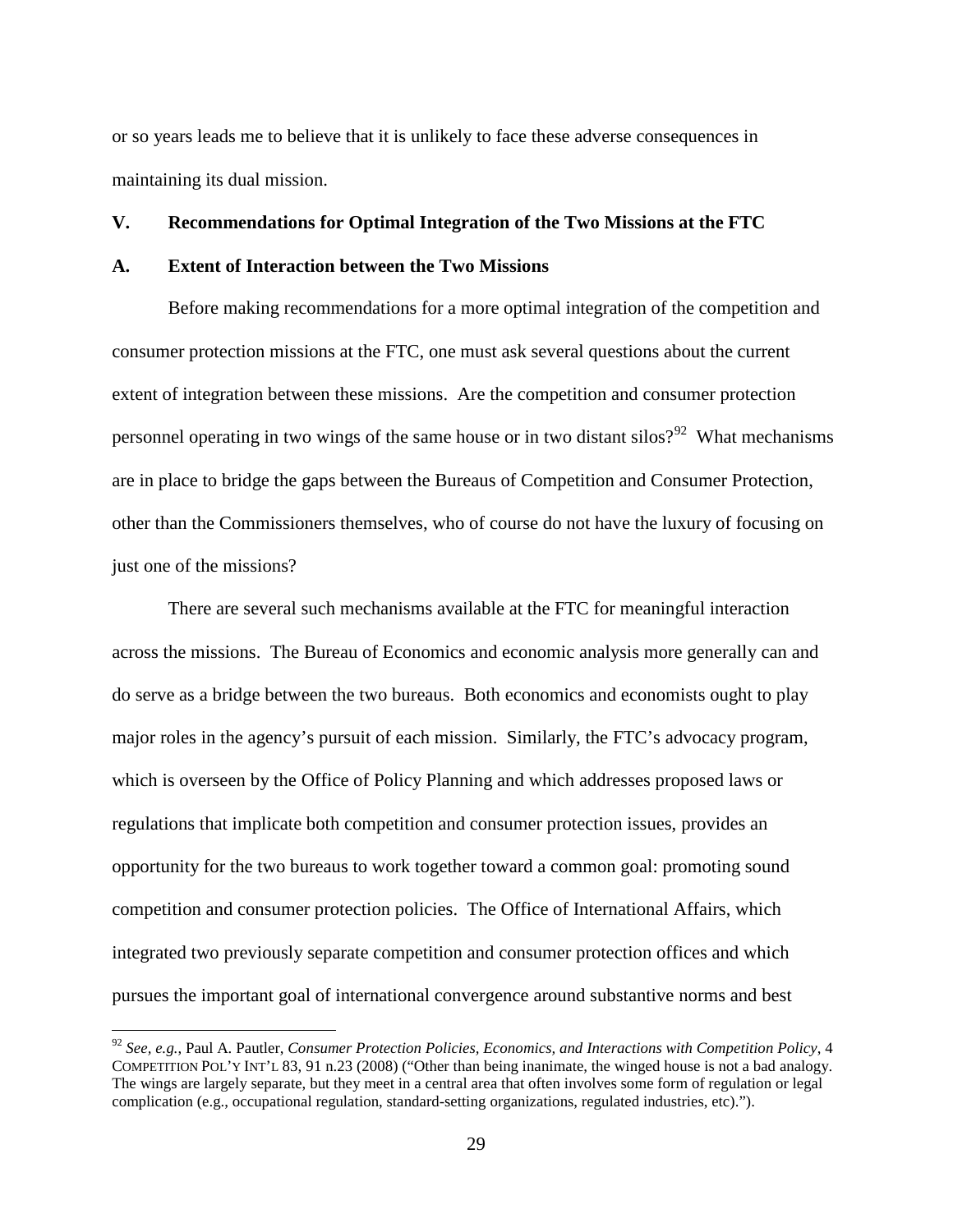practices in each mission, provides another setting for the effective integration of the two missions.

# **B. Recommendations for Further Integration**

To achieve a more optimal integration of competition and consumer protection at the FTC, I respectfully make the following recommendations for the agency to consider:

First, the integration of the missions, as well as the promotion of consumer welfare more generally, would benefit from increased involvement of the Bureau of Economics, and the economic analysis that the bureau provides, in the agency's consumer protection analysis. This recommendation follows and reiterates former FTC Chairman Kovacic's recommendation for the agency to pursue a "[d]eeper integration of economic analysis into the formulation of competition and consumer protection initiatives.<sup> $93$ </sup> Based on what I have seen during my time as a Commissioner, although economic analysis is now firmly rooted in the competition mission, the agency would benefit from a more significant integration of economics into consumer protection matters. To the extent there are resource constraints mitigating such integration, I would recommend making this one of the agency's top budgetary priorities.

Second, the integration of the missions would benefit from increased inter-bureau details, training, and workshops. Although the FTC should be alert to opportunities for the Bureaus of Competition and Consumer Protection to be involved in the same case – that is, in one that raises both competition and consumer protection issues – such cases do not arise very frequently. More importantly, as discussed above, the agency ought to be careful about seeing both sets of issues in a given case when they do not in fact present themselves.<sup>94</sup> Increased exposure to the other

<span id="page-29-0"></span> <sup>93</sup> FTC AT 100 REPORT, *supra* note [26,](#page-7-2) at 179.

<span id="page-29-1"></span><sup>94</sup> *See also* William MacLeod, *The Interface between Competition and Consumer Policies*, Contribution from BIAC, OECD Global Forum on Competition, at 3 (Feb. 13, 2008), *available at*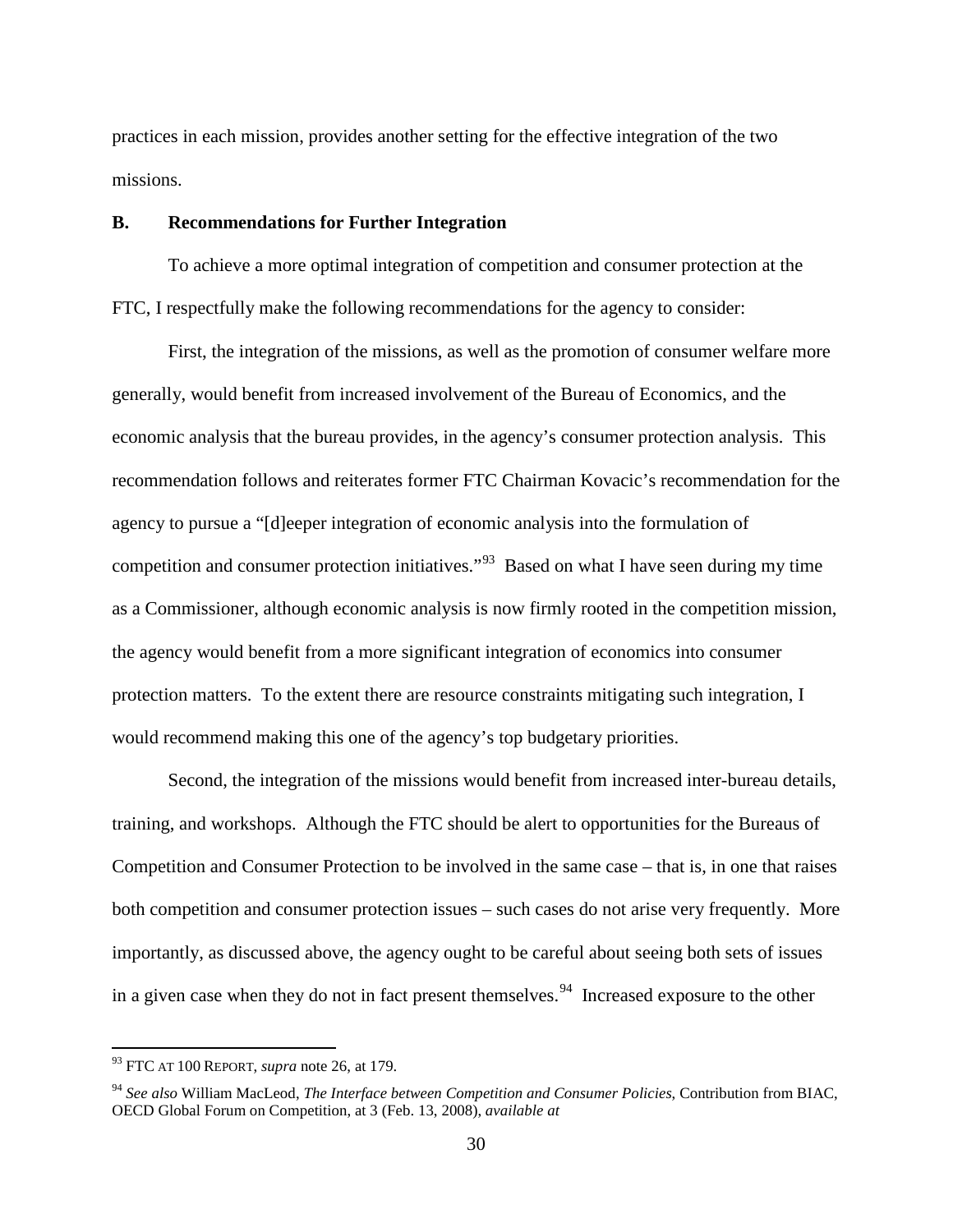bureaus' mandate, agenda, and enforcement and policy tools – particularly outside the context of specific cases, with their attendant time constraints – would be beneficial for each of the three bureaus. This type of interaction occurs occasionally, but not as much as it should.

Third, the integration of the missions at the FTC would benefit from increased Bureau of Competition input on proposed consumer protection guides and guidelines, as well as the periodic review of such guidance. To my knowledge, this happens infrequently, if ever. Providing the Bureau of Competition with an opportunity to do a competitive assessment of contemplated consumer protection guidance should be a relatively easy and effective means for avoiding any potential adverse competitive effects from such guidance.<sup>[95](#page-30-0)</sup>

Fourth, the integration of the two missions at the FTC would benefit from increased Bureau of Consumer Protection involvement in preparing consumer and business education materials on the competition side, where such materials are used much less frequently and where the issues are sometimes less intuitive than on the consumer protection side. The Bureau of Consumer Protection, through its Division of Consumer and Business Education, has significant expertise in preparing educational materials for use by consumers to make informed decisions and by businesses to comply with the various consumer protection laws, rules, and regulations. That expertise could be more frequently utilized on the competition side.

 $\overline{a}$ 

<http://www.oecd.org/daf/competition/prosecutionandlawenforcement/40080545.pdf> ("Efforts to integrate competition and consumer protection laws and enforcement, however laudable in concept, should not become a pretext for intervention.").

<span id="page-30-0"></span><sup>95</sup> *Cf.* Lydia Parnes & Edward Holman, *The Role of Competition in Analysing a Consumer Protection Remedy: Should Regulators Consider Competition Law in Urging a "Do Not Track" Solution?*, 7 COMPETITION L. INT'L 72, 75 (2011) ("A winning DNT solution should leverage competition by enabling and incentivising companies to compete on privacy, but the type of universal browser-based opt-out system proposed by regulators simply falls short. In the intersection between consumer protection and competition concerns, the well-known benefits of competition to consumer welfare should not be forgotten when formulating effective privacy regulations.").